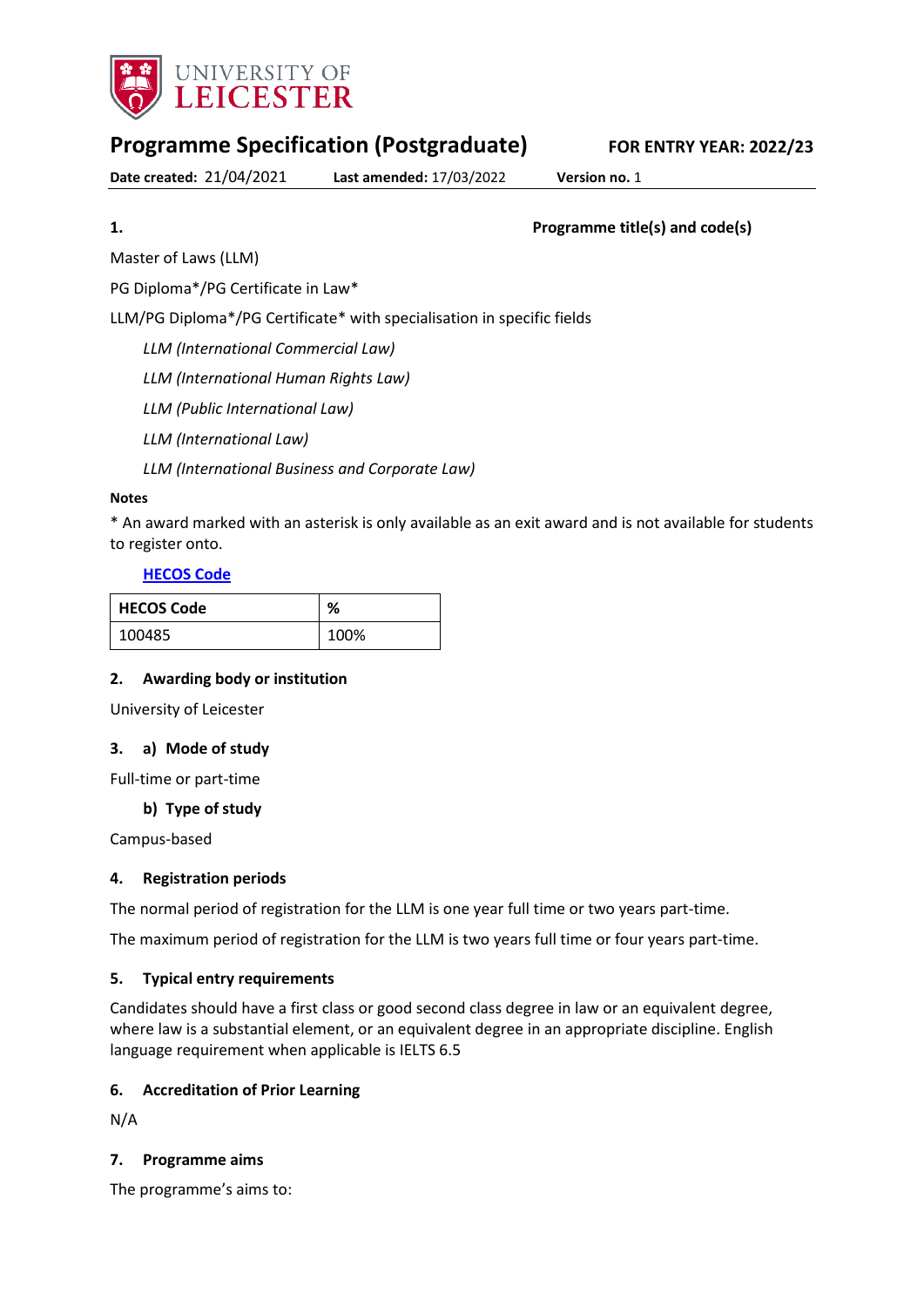- Develop and refine of expertise in law.
- Acquire a critical understanding of the relevant legal principles, the policy considerations that underpin them and, as appropriate, their social-legal, international, comparative and interdisciplinary contexts.
- Develop the ability to analyse, interpret and apply a wide range of legal, socio-legal and contextual materials in the solution of complex legal problems.
- Stimulate the capacity for independent legal and interdisciplinary research.
- Enable class members to have an adequate opportunity to demonstrate progression in both subject knowledge and a wide range of skills, including oral and written expression.

#### **8. Reference points used to inform the programme specification**

- QAA Benchmarking Statement
- Framework for Higher Education Qualifications (FHEQ)
- UK Quality Code for Higher Education
- [University Learning](https://www2.le.ac.uk/offices/sas2/quality/learnteach) Strategy
- [University Assessment Strategy](https://www2.le.ac.uk/offices/sas2/quality/learnteach)
- University of Leicester Periodic Developmental Review Report
- External Examiners' reports (annual)
- United Nations Education for Sustainable Development Goals
- Student Destinations Data

#### **9. Programme Outcomes**

Unless otherwise stated, programme outcomes apply to all awards specified in [1.](#page-0-0) Programme title(s).

#### **Discipline specific knowledge and competencies**

i) Knowledge

| Intended Learning<br><b>Outcomes</b> | <b>Teaching and Learning Methods</b> | <b>How Demonstrated?</b>            |
|--------------------------------------|--------------------------------------|-------------------------------------|
| The development and                  | Seminars and lectures. Independent   | Essays, oral presentations, group   |
| refinement of expertise in law.      | study and research.                  | discussion, exams and dissertation. |

#### ii) Concepts

| <b>Intended Learning</b><br><b>Outcomes</b>                                                                                                    | <b>Teaching and Learning Methods</b>                                                     | <b>How Demonstrated?</b>                                                 |
|------------------------------------------------------------------------------------------------------------------------------------------------|------------------------------------------------------------------------------------------|--------------------------------------------------------------------------|
| The ability to analyse, interpret<br>and apply legal, socio-legal and<br>contextual materials in the<br>solution of complex legal<br>problems. | Seminars and lectures. Independent<br>reading and research. Dissertation<br>supervision. | Essays, oral presentations, group<br>discussion, exams and dissertation. |

#### iii) Techniques

| <b>Intended Learning</b><br><b>Outcomes</b>                                                                                                              | <b>Teaching and Learning Methods</b>                                                                    | <b>How Demonstrated?</b>                                                 |
|----------------------------------------------------------------------------------------------------------------------------------------------------------|---------------------------------------------------------------------------------------------------------|--------------------------------------------------------------------------|
| The capacity for independent<br>legal and interdisciplinary<br>research. Command of<br>bibliography, research<br>methods, writing and critical<br>skills | Seminars and lectures. Independent<br>reading and research. Group work<br>and dissertation supervision. | Essays, oral presentations, group<br>discussion, exams and dissertation. |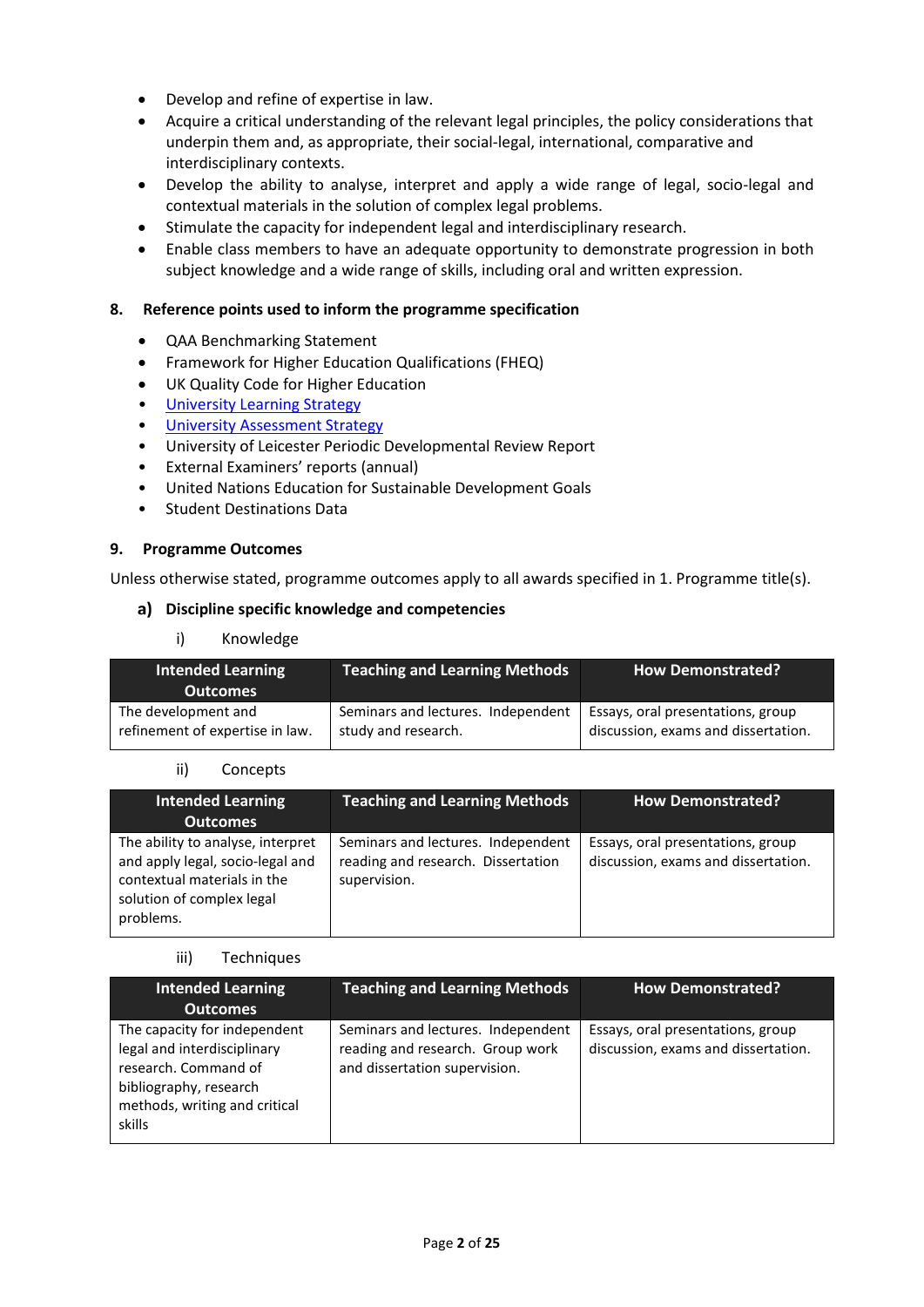# iv) Critical analysis

| Intended Learning<br><b>Outcomes</b>                                                                                                                                                  | <b>Teaching and Learning Methods</b>                                                     | <b>How Demonstrated?</b>                                                 |
|---------------------------------------------------------------------------------------------------------------------------------------------------------------------------------------|------------------------------------------------------------------------------------------|--------------------------------------------------------------------------|
| The development of the ability<br>to analyse, interpret and apply<br>a wide range of legal, socio-<br>legal and contextual materials<br>in the solution of complex legal<br>problems. | Seminars and lectures. Independent<br>reading and research. Dissertation<br>supervision. | Essays, oral presentations, group<br>discussion, exams and dissertation. |

### v) Presentation

| <b>Intended Learning</b><br><b>Outcomes</b>                                                       | <b>Teaching and Learning Methods</b>                                                                                                   | <b>How Demonstrated?</b>                               |
|---------------------------------------------------------------------------------------------------|----------------------------------------------------------------------------------------------------------------------------------------|--------------------------------------------------------|
| Ability to present material to a<br>high standard in a variety of<br>formats (written, oral etc). | Seminars and lectures. Independent<br>reading and research. Group work<br>and dissertation supervision.<br>Provision of writing guide. | Essays, oral presentations, exams<br>and dissertation. |

# vi) Appraisal of evidence

| <b>Intended Learning</b><br><b>Outcomes</b>                                                                                                                    | <b>Teaching and Learning Methods</b>                                                                    | <b>How Demonstrated?</b>                               |
|----------------------------------------------------------------------------------------------------------------------------------------------------------------|---------------------------------------------------------------------------------------------------------|--------------------------------------------------------|
| The ability to analyse, interpret<br>and apply a wide range of legal,<br>socio-legal and contextual<br>materials in the solution of<br>complex legal problems. | Seminars and lectures. Independent<br>reading and research. Group work<br>and dissertation supervision. | Essays, oral presentations, exams<br>and dissertation. |

# **b)** Transferable skills

# i) Research skills

| <b>Intended Learning</b><br><b>Outcomes</b>                                                                                                                    | <b>Teaching and Learning Methods</b>                                                                    | <b>How Demonstrated?</b>                               |
|----------------------------------------------------------------------------------------------------------------------------------------------------------------|---------------------------------------------------------------------------------------------------------|--------------------------------------------------------|
| The ability to analyse, interpret<br>and apply a wide range of legal,<br>socio-legal and contextual<br>materials in the solution of<br>complex legal problems. | Seminars and lectures. Independent<br>reading and research. Group work<br>and dissertation supervision. | Essays, oral presentations, exams<br>and dissertation. |

### ii) Communication skills

| <b>Intended Learning</b><br><b>Outcomes</b>                                                                          | <b>Teaching and Learning Methods</b>                                                                                              | <b>How Demonstrated?</b>                                                 |
|----------------------------------------------------------------------------------------------------------------------|-----------------------------------------------------------------------------------------------------------------------------------|--------------------------------------------------------------------------|
| Ability to write clearly and<br>concisely in a style appropriate<br>to the context (e.g. report,<br>academic essay). | Seminars and lectures. Independent<br>reading and research. Group work<br>and dissertation supervision.<br>Feedback on coursework | Essays, oral presentations, group<br>discussion, exams and dissertation. |
| Ability to develop ideas and<br>arguments effectively in<br>speaking and writing.                                    |                                                                                                                                   |                                                                          |
| Command of scholarly<br>protocols e.g. referencing                                                                   |                                                                                                                                   |                                                                          |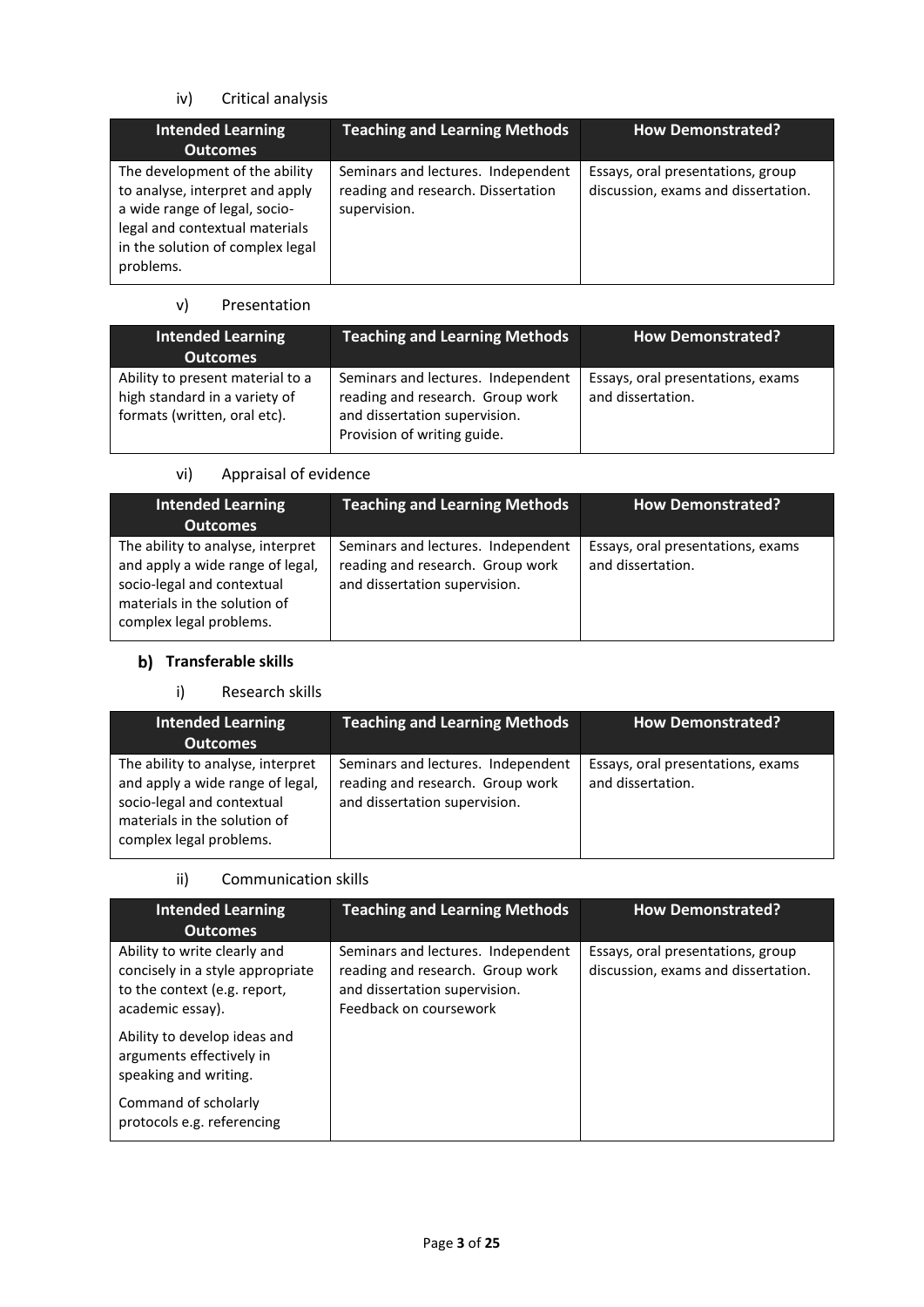# iii) Data presentation

| <b>Intended Learning</b><br><b>Outcomes</b>             | <b>Teaching and Learning Methods</b>                                                                                                             | <b>How Demonstrated?</b>                         |
|---------------------------------------------------------|--------------------------------------------------------------------------------------------------------------------------------------------------|--------------------------------------------------|
| Ability to select, organise and<br>analyse information. | Seminars and lectures. Independent<br>reading and research. Group work<br>and dissertation supervision. Writing<br>guide. Feedback on coursework | Essays, oral presentations, and<br>dissertation. |

# iv) Information technology

| <b>Intended Learning</b>                                                                                                                                                                                       | <b>Teaching and Learning Methods</b>                                                                                                                                                                                                    | <b>How Demonstrated?</b>                                                                                                                           |
|----------------------------------------------------------------------------------------------------------------------------------------------------------------------------------------------------------------|-----------------------------------------------------------------------------------------------------------------------------------------------------------------------------------------------------------------------------------------|----------------------------------------------------------------------------------------------------------------------------------------------------|
| <b>Outcomes</b>                                                                                                                                                                                                |                                                                                                                                                                                                                                         |                                                                                                                                                    |
| Ability to access, search and use<br>all electronic sources and<br>databases available freely on<br>the internet and in the library.<br>To access and use Blackboard,<br>email and word-processing<br>software | Lectures, guides, problem solving<br>classes, computer practical classes,<br>resource-based learning,<br>independent research. Use of<br>internet for research, use of IT to<br>present material and to<br>communicate with the School. | Word-processed assessed essays and<br>dissertation. Online submission of<br>essays. Successful use of Blackboard,<br>internet resources and email. |

### v) Problem solving

| <b>Intended Learning</b><br><b>Outcomes</b>          | <b>Teaching and Learning Methods</b> | <b>How Demonstrated?</b>         |
|------------------------------------------------------|--------------------------------------|----------------------------------|
| Ability to solve problems in<br>relevant legal areas | Seminars and presentations           | Assessed essays and dissertation |

# vi) Working relationships

| <b>Intended Learning</b><br><b>Outcomes</b>                                                                                                                                                 | <b>Teaching and Learning Methods</b>                | <b>How Demonstrated?</b>                                       |
|---------------------------------------------------------------------------------------------------------------------------------------------------------------------------------------------|-----------------------------------------------------|----------------------------------------------------------------|
| Knowing how and when to<br>draw on the knowledge and<br>expertise of others; ability to<br>contribute and comment clearly<br>and concisely on ideas; develop<br>effective group work skills | Group presentations, autonomous<br>learning groups. | Group presentations, group<br>discussions and assessed essays. |

# vii) Managing learning

| <b>Intended Learning</b><br><b>Outcomes</b>                                                                                                                                                                       | <b>Teaching and Learning Methods</b>                           | <b>How Demonstrated?</b>                                                    |
|-------------------------------------------------------------------------------------------------------------------------------------------------------------------------------------------------------------------|----------------------------------------------------------------|-----------------------------------------------------------------------------|
| Ability to work independently<br>and manage own learning.<br>Meeting deadlines, taking<br>initiatives, planning ahead.<br>Identifying a credible research<br>project and completing it to an<br>agreed timeframe. | Workshops, seminars, study skills,<br>student support service. | Submission of essays and<br>dissertation on time and to a good<br>standard. |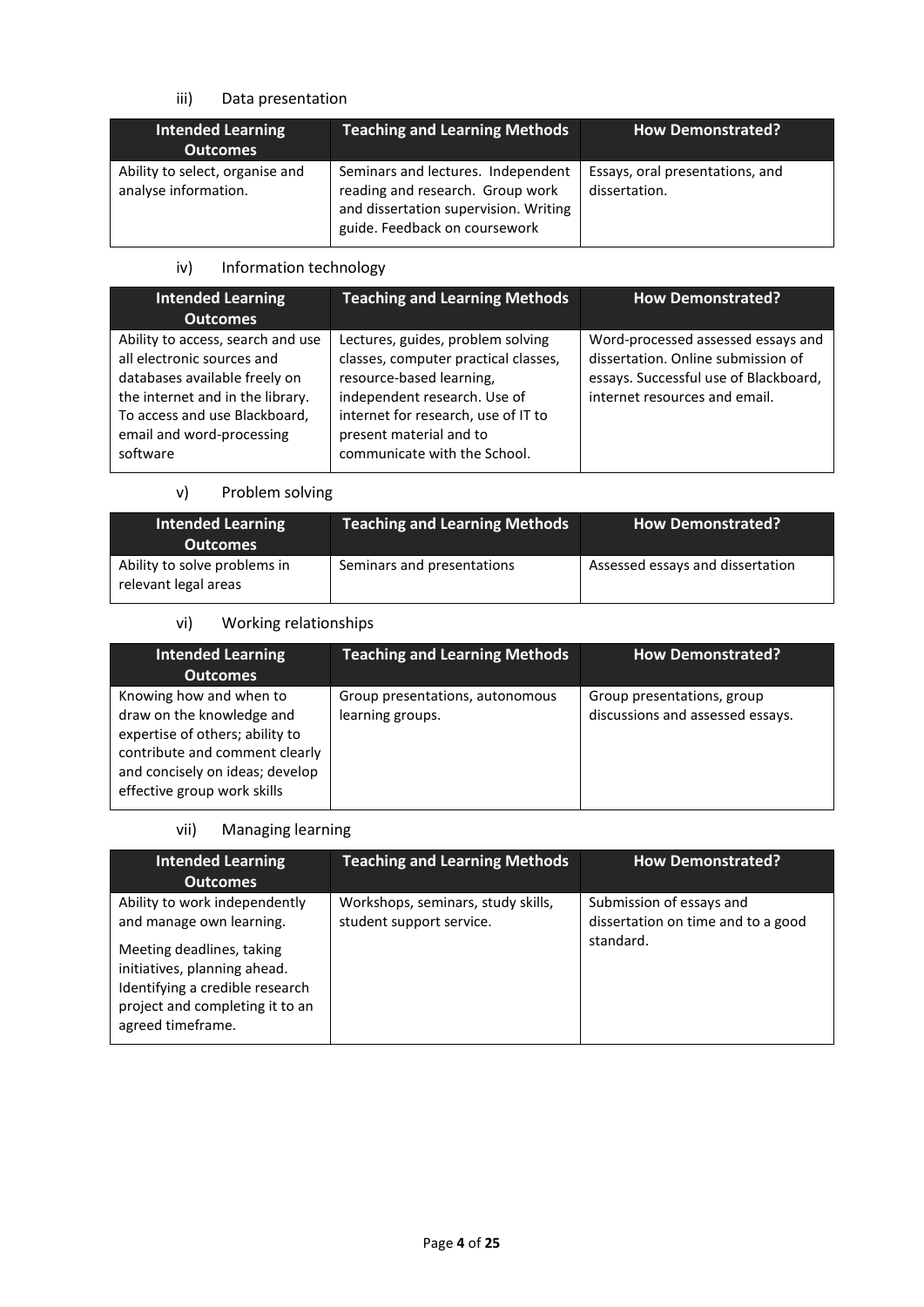#### viii) Career management

| <b>Intended Learning</b><br><b>Outcomes</b>                                                                                  | <b>Teaching and Learning Methods</b>                                                                     | <b>How Demonstrated?</b>                                                          |
|------------------------------------------------------------------------------------------------------------------------------|----------------------------------------------------------------------------------------------------------|-----------------------------------------------------------------------------------|
| Ability to plan for the next stage<br>of career, including developing<br>links with potential employers,<br>supervisors etc. | Engagement with careers service,<br>tutors and professional<br>practitioners.<br>Personal tutor meetings | Discussions with personal tutor.<br>Support of the Career Development<br>Service. |

### **10. Special features**

This Programme is designed to give students a specialised knowledge of law, with options to choose one of five specialist streams from **International Commercial Law, International Human Rights Law, Public International Law, International Business & Corporate Law** and **International Law**. The Programme allows students the freedom and the flexibility to create their own programme choosing from a wide range of modules available.

### **11. Indicators of programme quality**

- External examiners' reports
- Degree results
- Annual Development Review reports
- Periodic Development Review reports
- Peer review of teaching and peer review of marking exercises
- Student Feedback
- Publication of dissertations

### **12. Criteria for award and classification**

This programme follows the standard scheme of taught postgraduate award and classification set out i[n Senate Regulations](http://www.le.ac.uk/senate-regulations) – see the version of *Senate Regulation 6 governing taught postgraduate programmes of study* relevant to year of entry.

### **13. Progression points**

As defined i[n Senate Regulations](http://www.le.ac.uk/senate-regulation6) - refer to the version of *Senate Regulation 6 governing taught postgraduate programmes of study* relevant to year of entry.

Full time students are required to successfully complete 120 credits of taught modules divided equally over two semesters, in order to progress to the Dissertation stage. Part time students complete the same amount of credits over four semesters.

To qualify for an LLM the students then have to complete a 60 credit dissertation over the summer vacation period.

In order to meet the requirements of the LLM students must undertake a dissertation.

In cases where a student has failed to meet a requirement to progress he or she will be required to withdraw from the programme and a recommendation will be made to the Board of Examiners for an intermediate/exit award where appropriate.

#### **14. Rules relating to re-sits or re-submissions**

As defined i[n Senate Regulations](http://www.le.ac.uk/senate-regulation6) - refer to the version of *Senate Regulation 6 governing taught postgraduate programmes of study* relevant to year of entry.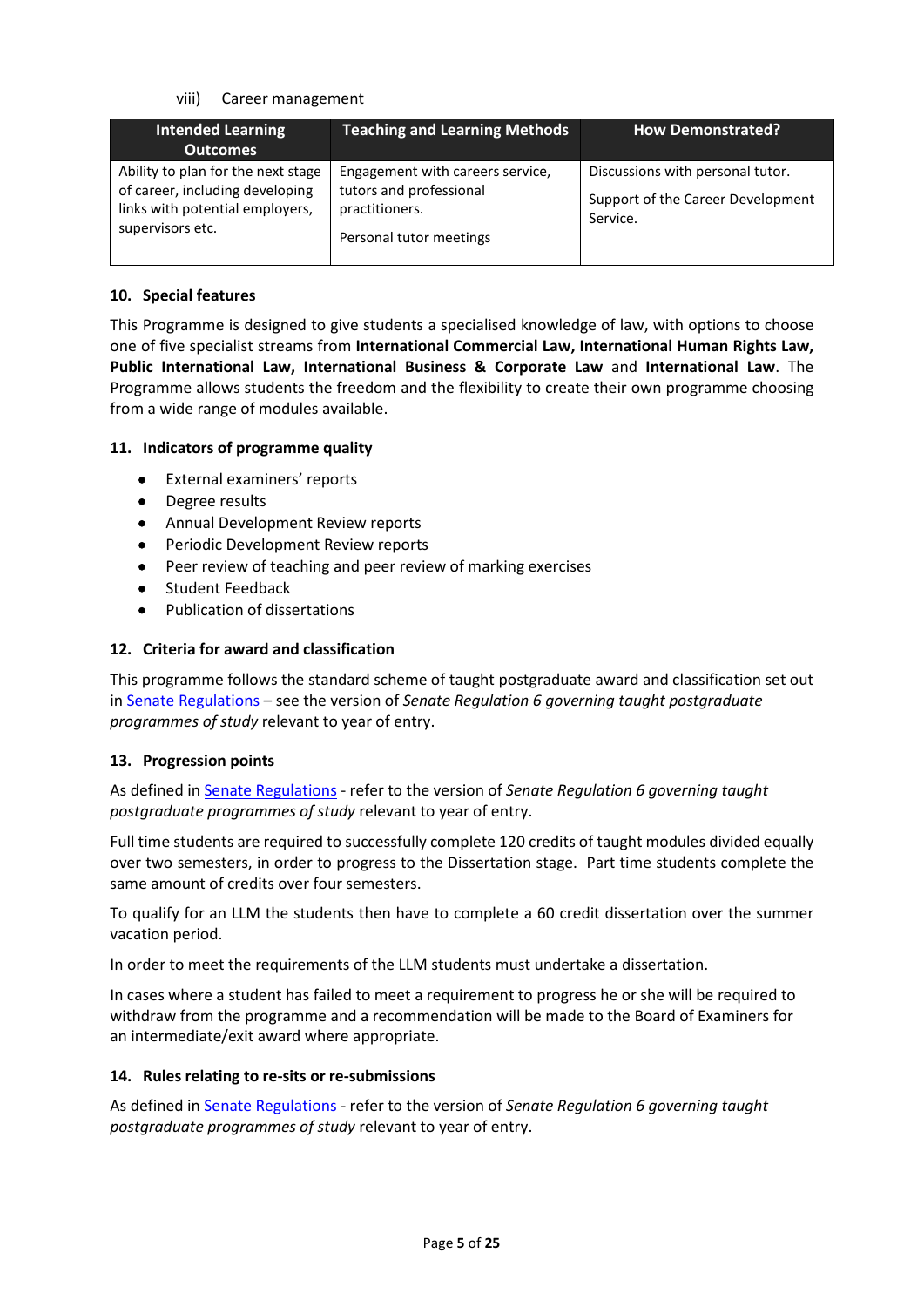#### **15. External Examiners reports**

The details of the External Examiner(s) for this programme and the most recent External Examiners' reports for this programme can be found at [exampapers@Leicester](https://exampapers.le.ac.uk/) [log-in required]

### **16. Additional features** (e.g. timetable for admissions)

The Programme begins in October of each year. Admissions for that year are closed on 31 August prior to the start date. Students registered on the Programme will be required to attend an induction week at the beginning of term and follow a core study skills module (LW7004) as part of that induction.

- (i) Candidates, who accumulate 60 credits from the taught modules (that is excluding the dissertation) and satisfactorily complete the assessment requirements for each of the taught modules, will be awarded a Postgraduate Certificate.
- (ii) Candidates, who accumulate 120 credits from the taught modules (that is excluding the dissertation) and satisfactorily complete the assessment requirements for each of the taught modules, will be awarded a Postgraduate Diploma.
- (iii) Candidates, who accumulate 180 credits, and satisfactorily complete the assessment requirements for each of the taught modules and submit a satisfactory dissertation, will be awarded the degree of Master of Laws.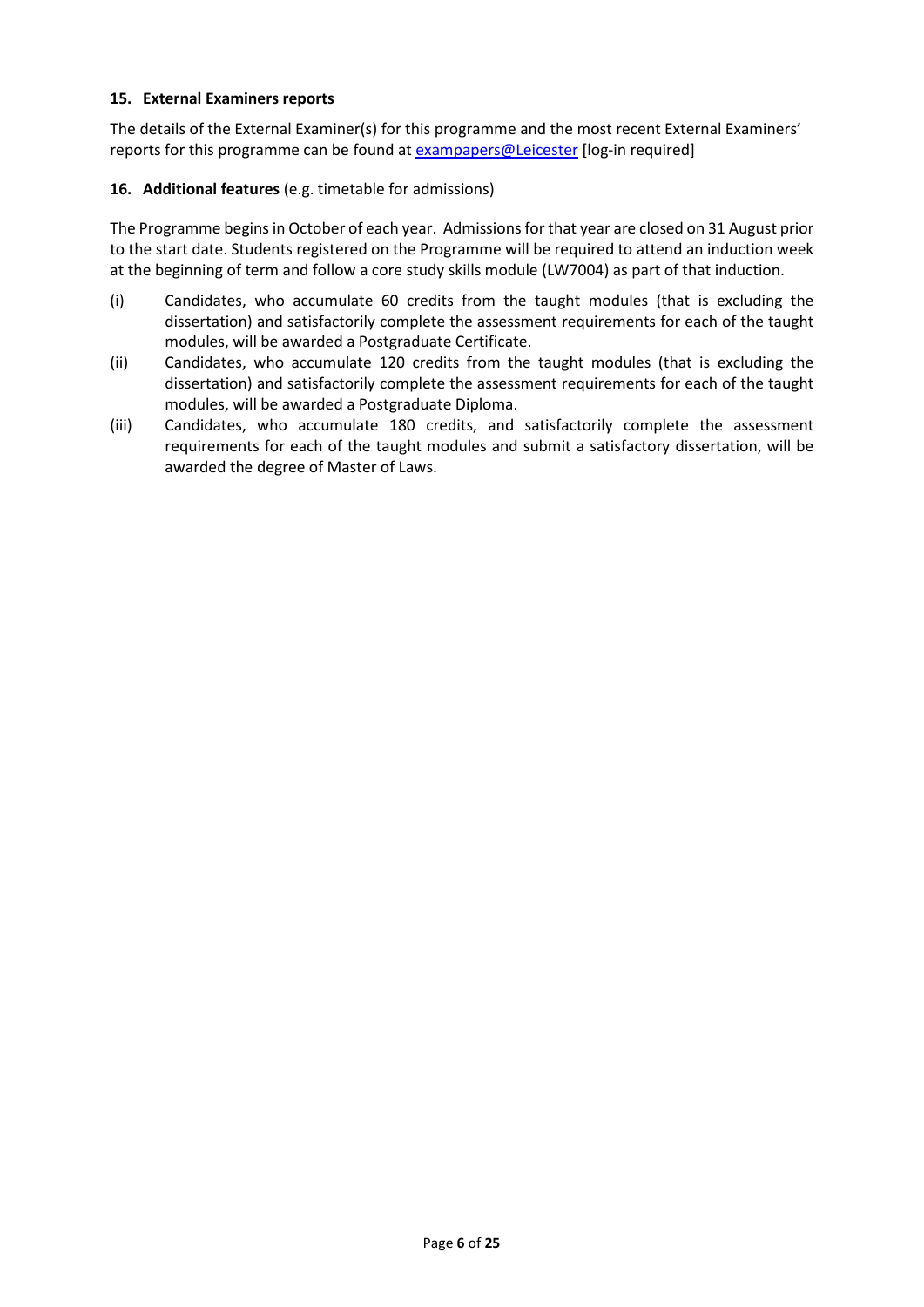

# **Programme Specification (Postgraduate) FOR ENTRY YEAR: 2022/23**

**Date created:** 21/04/2021 **Last amended:** 20/01/2022 **Version no.** 4

# **Appendix 1: Programme structure (programme regulations)**

The University regularly reviews its programmes and modules to ensure that they reflect the current status of the discipline and offer the best learning experience to students. On occasion, it may be necessary to alter particular aspects of a course or module.

#### **Updates to the programme**

| Academic year affected | <b>Module Code(s)</b> | Update                      |
|------------------------|-----------------------|-----------------------------|
|                        | LW7078                | Moved to Semester 2         |
|                        | LW7250                | Addition of optional module |
|                        | LW7083                | Addition of optional module |
|                        | LW7096                | Moved to Semester 1         |
|                        | LW7084                | Addition of optional module |
|                        | LW7008                | Moved to Semester 1         |
|                        | LW7006                | Moved to Semester 1         |
|                        | LW7025                | Addition of optional module |
|                        | LW7026                | Addition of optional module |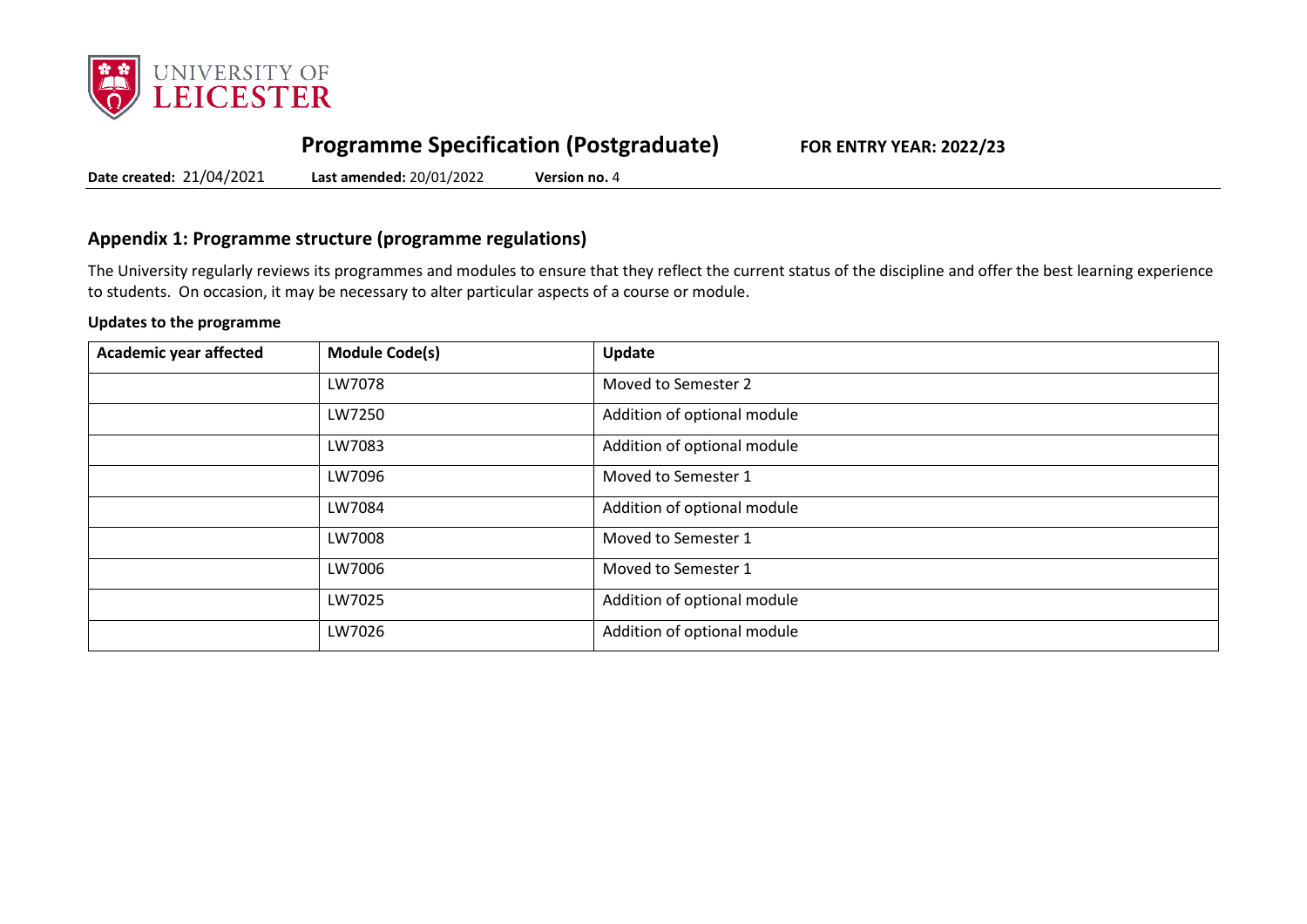# Master of Laws

### **Credit breakdown: Full Time**

| <b>Status</b>        | <b>Year long</b> | Semester 1 | Semester 2 | Other delivery<br>period |
|----------------------|------------------|------------|------------|--------------------------|
| Core taught          | n/a              | n/a        | n/a        | n/a                      |
| Optional             | n/a              | 60 credits | 60 credits | n/a                      |
| Dissertation/project | n/a              | n/a        | n/a        | 60 credits               |

180 credits in total

**Notes:** Part time students take 30 credits in each semester for a total of four consecutive semesters and then undertake 60 credits dissertation at the end of the 4<sup>th</sup> semester.

# **Level 7/Year 1 2021/22**

### Core modules

| Delivery period | Code   | Title                            | <b>Credits</b> |
|-----------------|--------|----------------------------------|----------------|
| May-September   | LW7300 | Dissertation Campus <sup>+</sup> | 60 credits     |

*† Dissertation is compulsory only for Master of Laws degree*

### Option modules

Students on this stream are required to choose from the table below 60 credits from each semester (subject to availability and timetabling). *Candidates who wish to study LW7267 must first study and pass LW7153* 

| Delivery period | Code   | <b>Title</b>                               | <b>Credits</b> |
|-----------------|--------|--------------------------------------------|----------------|
| Semester 1      | LW7006 | Civil Dispute Resolution Methods           | 15 credits     |
| Semester 1      | LW7008 | Capital Markets                            | 15 credits     |
| Semester 1      | LW7025 | An Introduction to International Space Law | 15 credits     |
| Semester 1      | LW7026 | <b>Critical Space Law</b>                  | 15 credits     |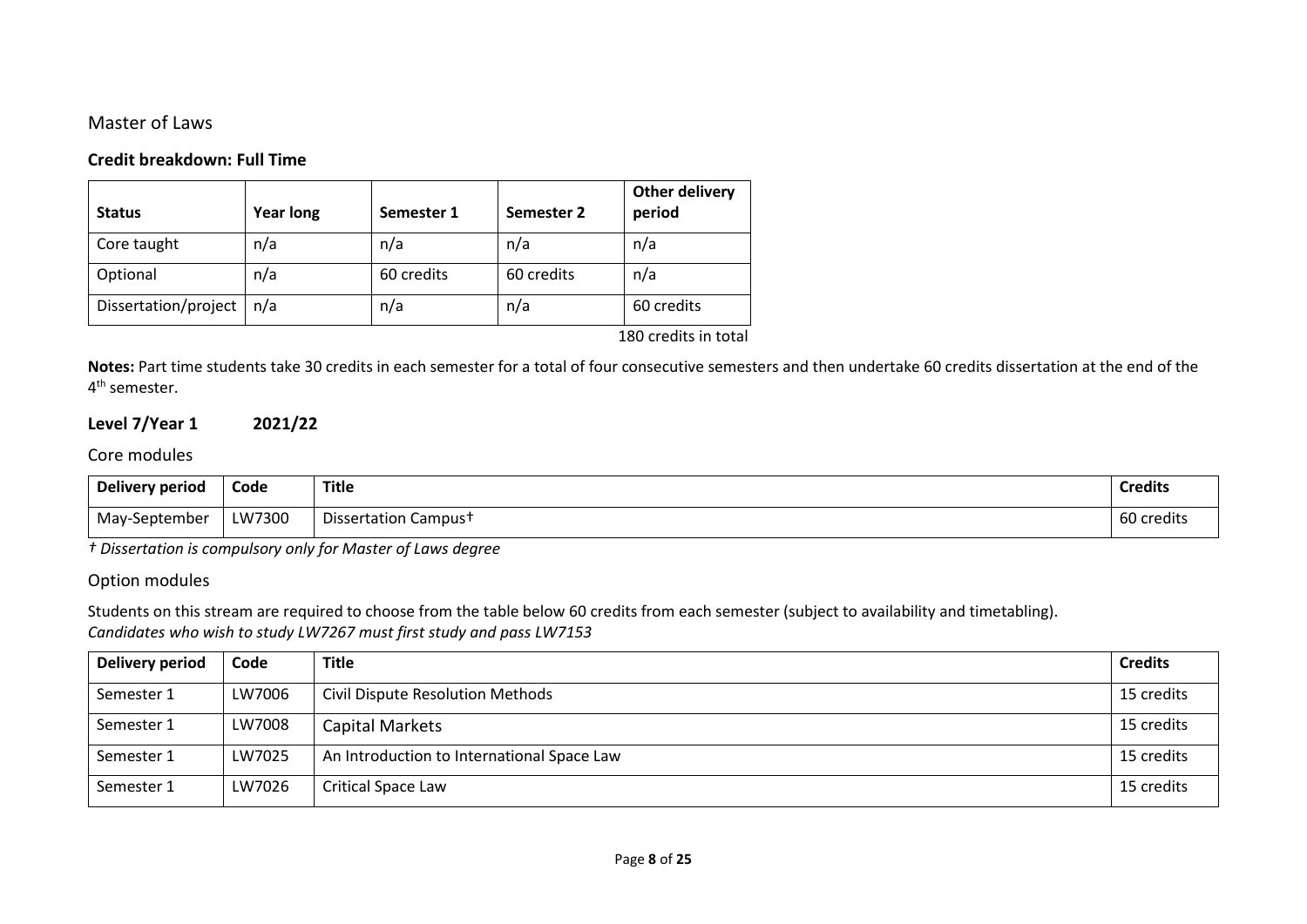| <b>Delivery period</b> | Code   | <b>Title</b>                                          | <b>Credits</b> |
|------------------------|--------|-------------------------------------------------------|----------------|
| Semester 1             | LW7081 | General Principles of International Law               | 15 credits     |
| Semester 1             | LW7085 | Human Rights and Human Wrongs: Core Principles        | 15 credits     |
| Semester 1             | LW7090 | Legal Responses to Global Injustice                   | 15 credits     |
| Semester 1             | LW7096 | Human Rights and Health Care Law                      | 15 credits     |
| Semester 1             | LW7116 | <b>International Banking Law</b>                      | 15 credits     |
| Semester 1             | LW7150 | <b>International Sales Laws</b>                       | 15 credits     |
| Semester 1             | LW7153 | International Commercial Arbitration                  | 15 credits     |
| Semester 1             | LW7168 | Law of United Nations                                 | 15 credits     |
| Semester 1             | LW7250 | State Law and Religious Freedom                       | 15 credits     |
| Semester 1             | LW7259 | Corporate Governance                                  | 15 credits     |
| Semester 1             | LW7293 | <b>Mental Health Law</b>                              | 15 credits     |
| Semester 2             | LW7067 | Feminist Perspectives on International Law            | 15 credits     |
| Semester 2             | LW7078 | Freedom of Expression                                 | 15 credits     |
| Semester 2             | LW7083 | Intellectual Property Law for International Business  | 15 credits     |
| Semester 2             | LW7084 | Contemporary Challenges for Intellectual Property Law | 15 credits     |
| Semester 2             | LW7087 | Justice and the Future                                | 15 credits     |
| Semester 2             | LW7145 | Company Law                                           | 15 credits     |
| Semester 2             | LW7146 | International Investment Law                          | 15 credits     |
| Semester 2             | LW7147 | International Migration and Refugee Law               | 15 credits     |
| Semester 2             | LW7240 | The European Convention on Human Rights               | 15 credits     |
| Semester 2             | LW7261 | International Law and the Use of Force                | 15 credits     |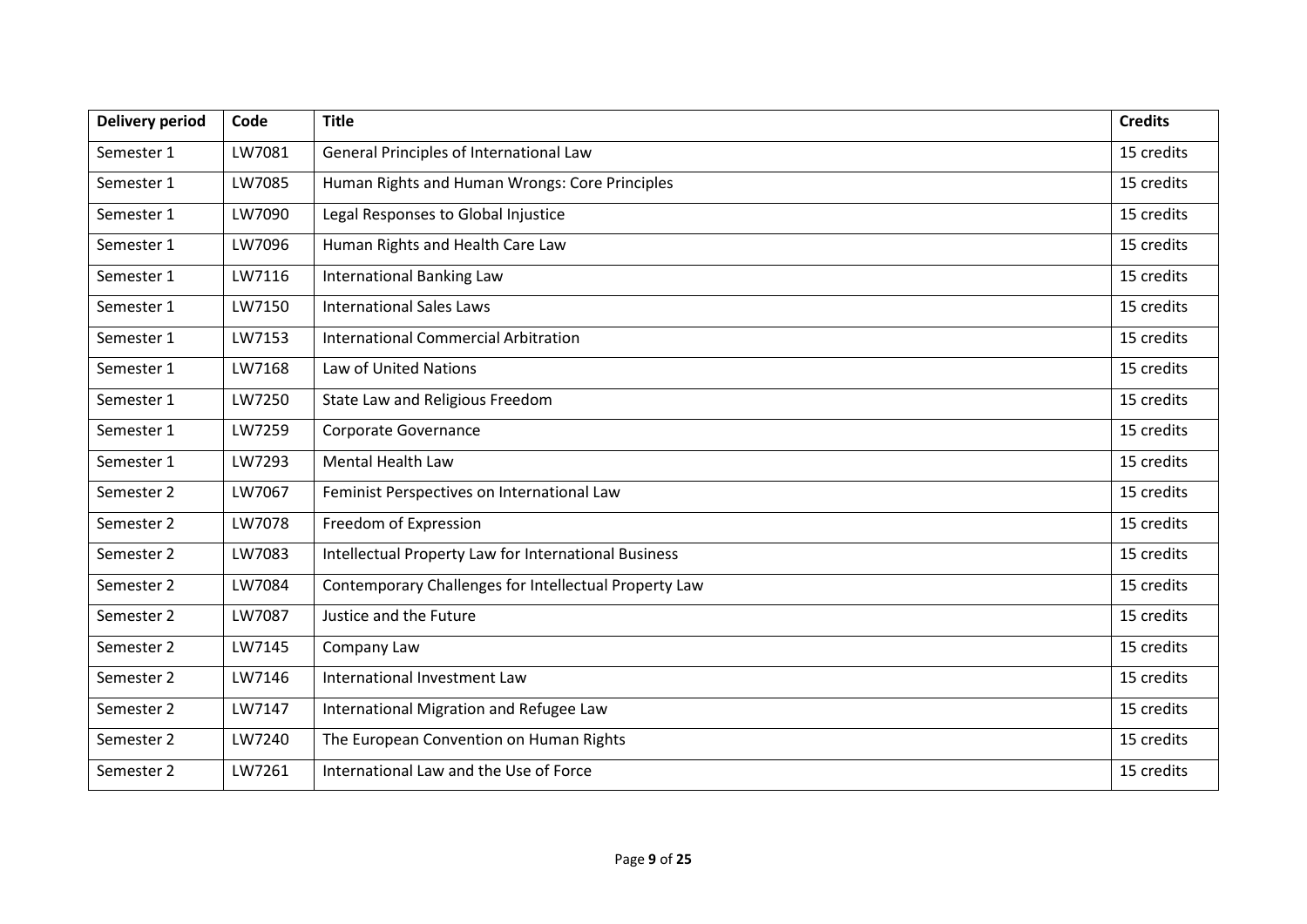| Delivery period | Code   | <b>Title</b>                                     | <b>Credits</b> |
|-----------------|--------|--------------------------------------------------|----------------|
| Semester 2      | LW7267 | Practice of International Commercial Arbitration | 15 credits     |
| Semester 2      | LW7291 | Autonomy, Capacity and Consent                   | 15 credits     |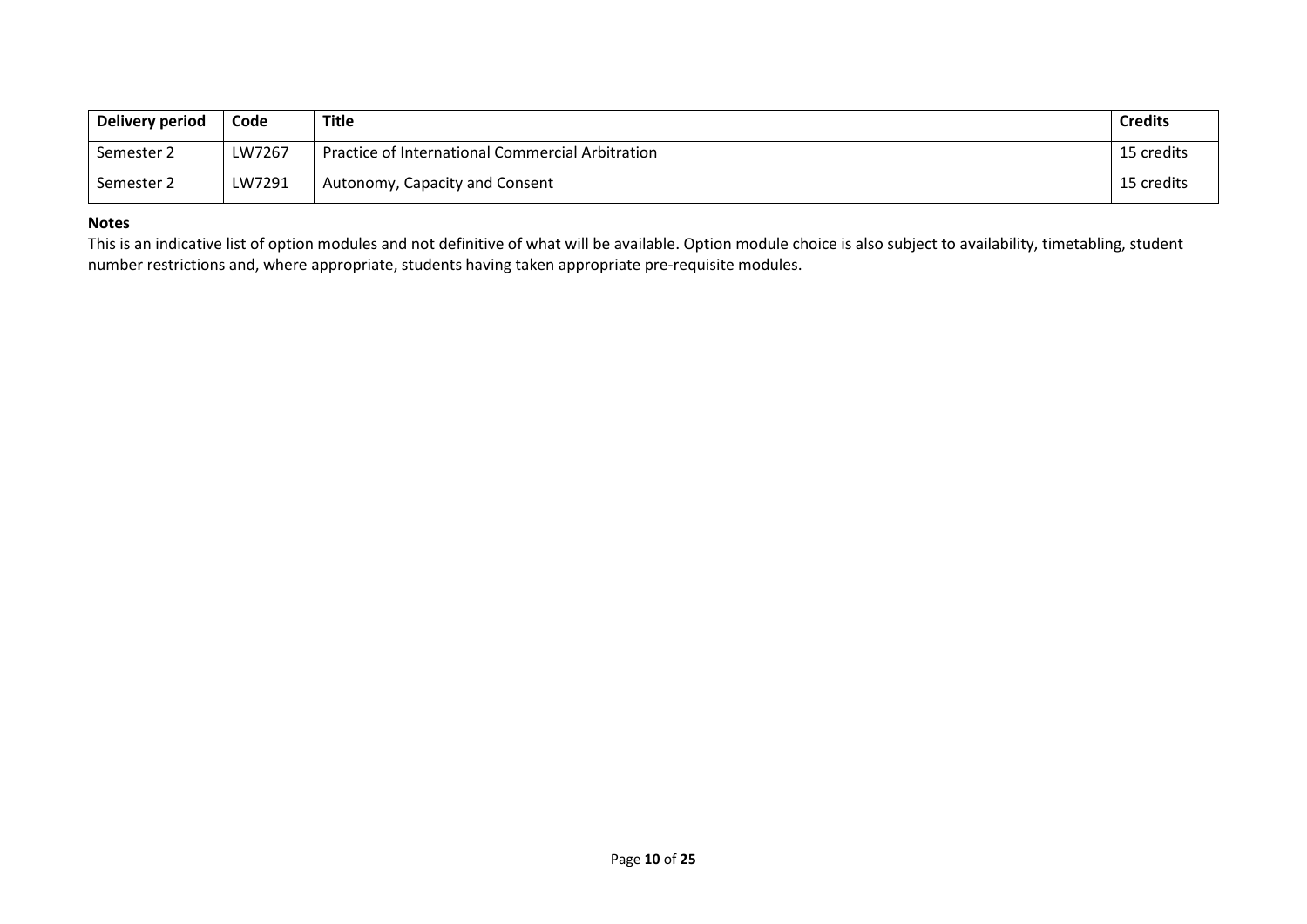# LLM (International Commercial Law)

# **Credit breakdown: Full Time**

| <b>Year long</b> | Semester 1 | Semester 2 | period            |
|------------------|------------|------------|-------------------|
| n/a              | n/a        | n/a        | n/a               |
| n/a              | 60 credits | 60 credits | n/a               |
| n/a              | n/a        | n/a        | 60 credits        |
|                  |            |            | $100 - 111 - 111$ |

180 credits in total

**Notes:** Part time students take 30 credits in each semester for a total of four consecutive semesters and then undertake 60 credits dissertation at the end of the 4<sup>th</sup> semester.

# **Level 7/Year 1 2022/23**

# Core modules

| Delivery period | Code   | <b>Title</b>                     | <b>Credits</b> |
|-----------------|--------|----------------------------------|----------------|
| May-September   | LW7300 | Dissertation Campus <sup>+</sup> | 60 credits     |

*† Dissertation is compulsory only for Master of Laws degree*

### Option modules

Students on this stream are required to choose from the table below a minimum of 90 credits from the modules marked\* and up to 30 credits from the rest of the listed modules (subject to availability and timetabling).

| <b>Delivery</b><br>period | Code   |        | Title                            | <b>Credits</b> |
|---------------------------|--------|--------|----------------------------------|----------------|
| Semester 1                | LW7006 | $\ast$ | Civil Dispute Resolution Methods | 15 credits     |
| Semester 1                | LW7008 | $\ast$ | Capital Markets                  | 15 credits     |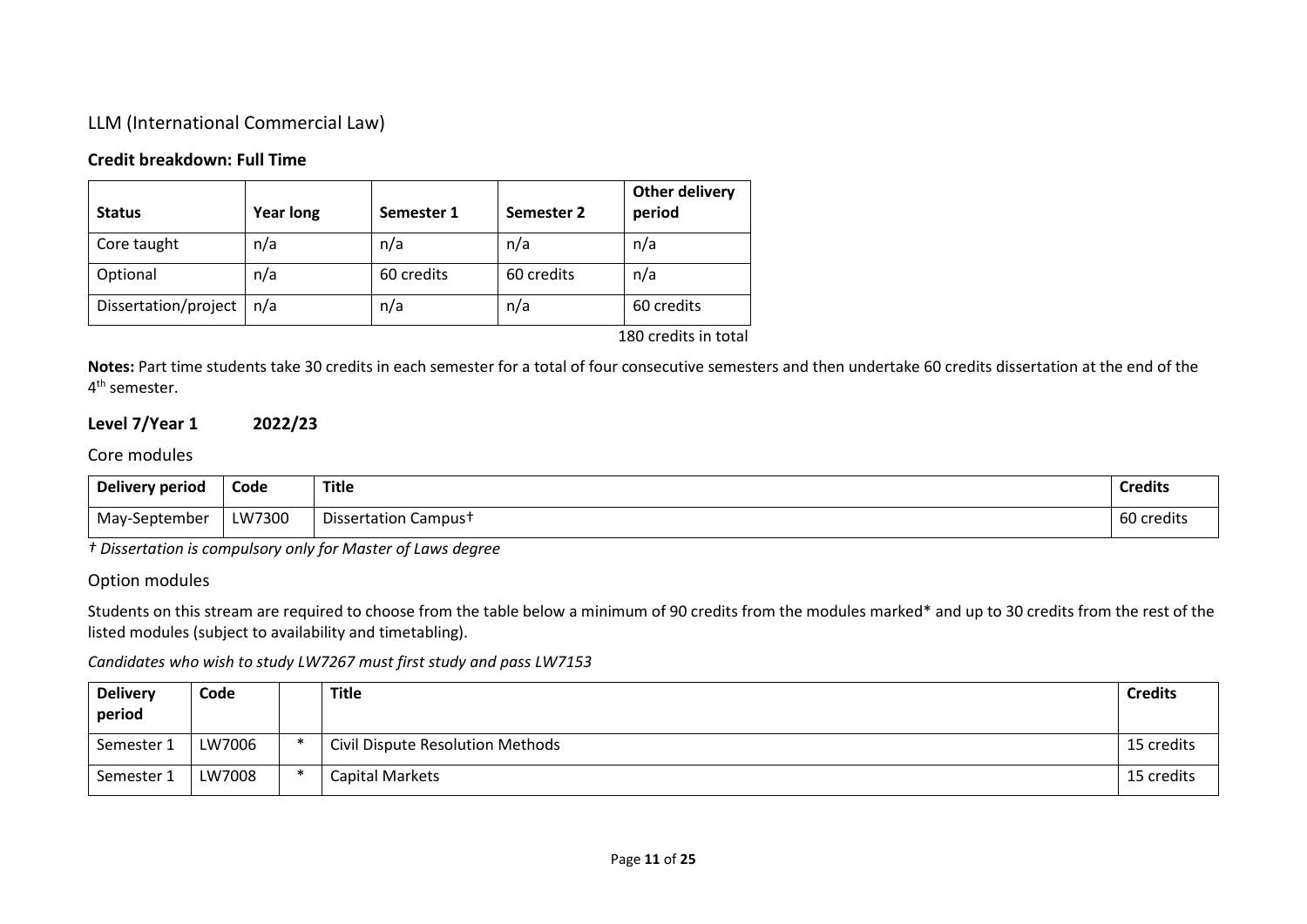| <b>Delivery</b><br>period | Code   |        | <b>Title</b>                                          | <b>Credits</b> |
|---------------------------|--------|--------|-------------------------------------------------------|----------------|
|                           |        |        |                                                       |                |
| Semester 1                | LW7025 | $\ast$ | An Introduction to International Space Law            | 15 credits     |
| Semester 1                | LW7026 |        | Critical Space Law                                    | 15 credits     |
| Semester 1                | LW7081 |        | General Principles of International Law               | 15 credits     |
| Semester 1                | LW7085 |        | Human Rights and Human Wrongs: Core Principles        | 15 credits     |
| Semester 1                | LW7090 |        | Legal Responses to Global Injustice                   | 15 credits     |
| Semester 1                | LW7096 |        | Human Rights and Health Care Law                      | 15 credits     |
| Semester 1                | LW7116 | $\ast$ | <b>International Banking Law</b>                      | 15 credits     |
| Semester 1                | LW7150 | $\ast$ | <b>International Sales Law</b>                        | 15 credits     |
| Semester 1                | LW7153 | $\ast$ | <b>International Commercial Arbitration</b>           | 15 credits     |
| Semester 1                | LW7168 |        | Law of United Nations                                 | 15 credits     |
| Semester 1                | LW7250 |        | State Law and Religious Freedom                       | 15 credits     |
| Semester 1                | LW7259 | $\ast$ | Corporate Governance                                  | 15 credits     |
| Semester 1                | LW7293 |        | <b>Mental Health Law</b>                              | 15 credits     |
| Semester 2                | LW7067 |        | Feminist Perspectives on International Law            | 15 credits     |
| Semester 2                | LW7078 |        | Freedom of Expression                                 | 15 credits     |
| Semester 2                | LW7083 | $\ast$ | Intellectual Property Law for International Business  | 15 credits     |
| Semester 2                | LW7084 | $\ast$ | Contemporary Challenges for Intellectual Property Law | 15 credits     |
| Semester 2                | LW7087 |        | Justice and the Future                                | 15 credits     |
| Semester 2                | LW7145 | $\ast$ | Company Law                                           | 15 credits     |
| Semester 2                | LW7146 | $\ast$ | International Investment Law                          | 15 credits     |
| Semester 2                | LW7147 |        | International Migration and Refugee Law               | 15 credits     |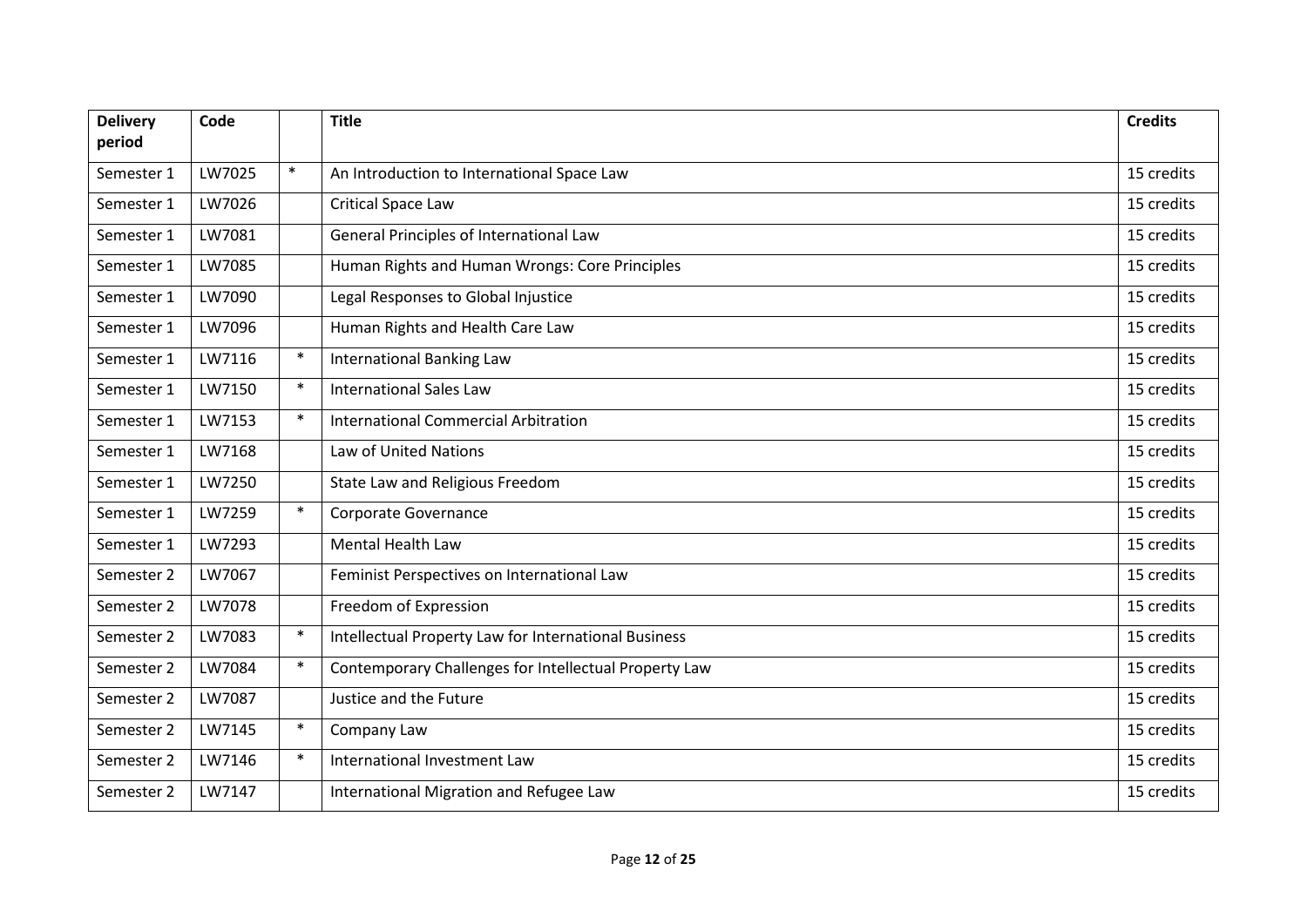| <b>Delivery</b><br>period | Code   |        | <b>Title</b>                                     | <b>Credits</b> |
|---------------------------|--------|--------|--------------------------------------------------|----------------|
|                           |        |        |                                                  |                |
| Semester 2                | LW7240 |        | The European Convention on Human Rights          | 15 credits     |
| Semester 2                | LW7261 |        | International Law and the Use of Force           | 15 credits     |
| Semester 2                | LW7267 | $\ast$ | Practice of International Commercial Arbitration | 15 credits     |
| Semester 2                | LW7291 |        | Autonomy, Capacity and Consent                   | 15 credits     |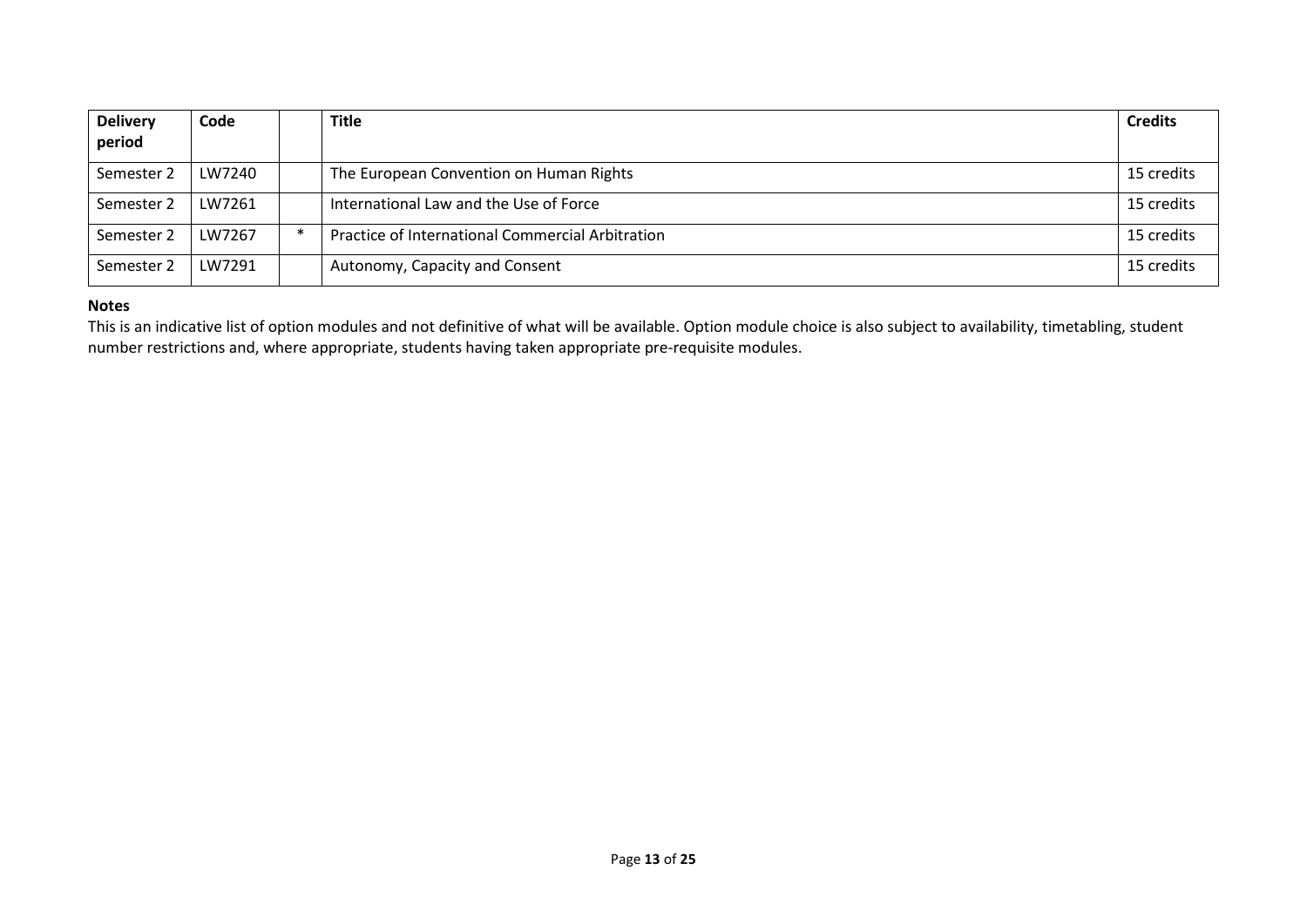LLM (International Business and Corporate Law)

# **Credit breakdown: Full Time**

| <b>Status</b>        | <b>Year long</b> | Semester 1 | Semester 2 | Other delivery<br>period |
|----------------------|------------------|------------|------------|--------------------------|
| Core taught          | n/a              | 15 credits | 15 credits | n/a                      |
| Optional             | n/a              | 45 credits | 45 credits | n/a                      |
| Dissertation/project | n/a              | n/a        | n/a        | 60 credits               |

180 credits in total

**Notes:** Part time students take 30 credits in each semester for a total of four consecutive semesters and then undertake 60 credits dissertation at the end of the 4<sup>th</sup> semester.

# **Level 7/Year 1 2022/23**

# Core modules

| Delivery period | Code   | <b>Title</b>                     | <b>Credits</b> |
|-----------------|--------|----------------------------------|----------------|
| May-September   | LW7300 | Dissertation Campus <sup>+</sup> | 60 credits     |
| Semester 1      | LW7259 | Corporate Governance             | 15 credits     |
| Semester 2      | LW7145 | Company Law                      | 15 credits     |

*† Dissertation is compulsory only for Master of Laws degree*

### Option modules

Students choose from the table below a minimum of 60 credits from the modules marked\* and up to 30 credits from the rest of the listed modules (subject to availability and timetabling).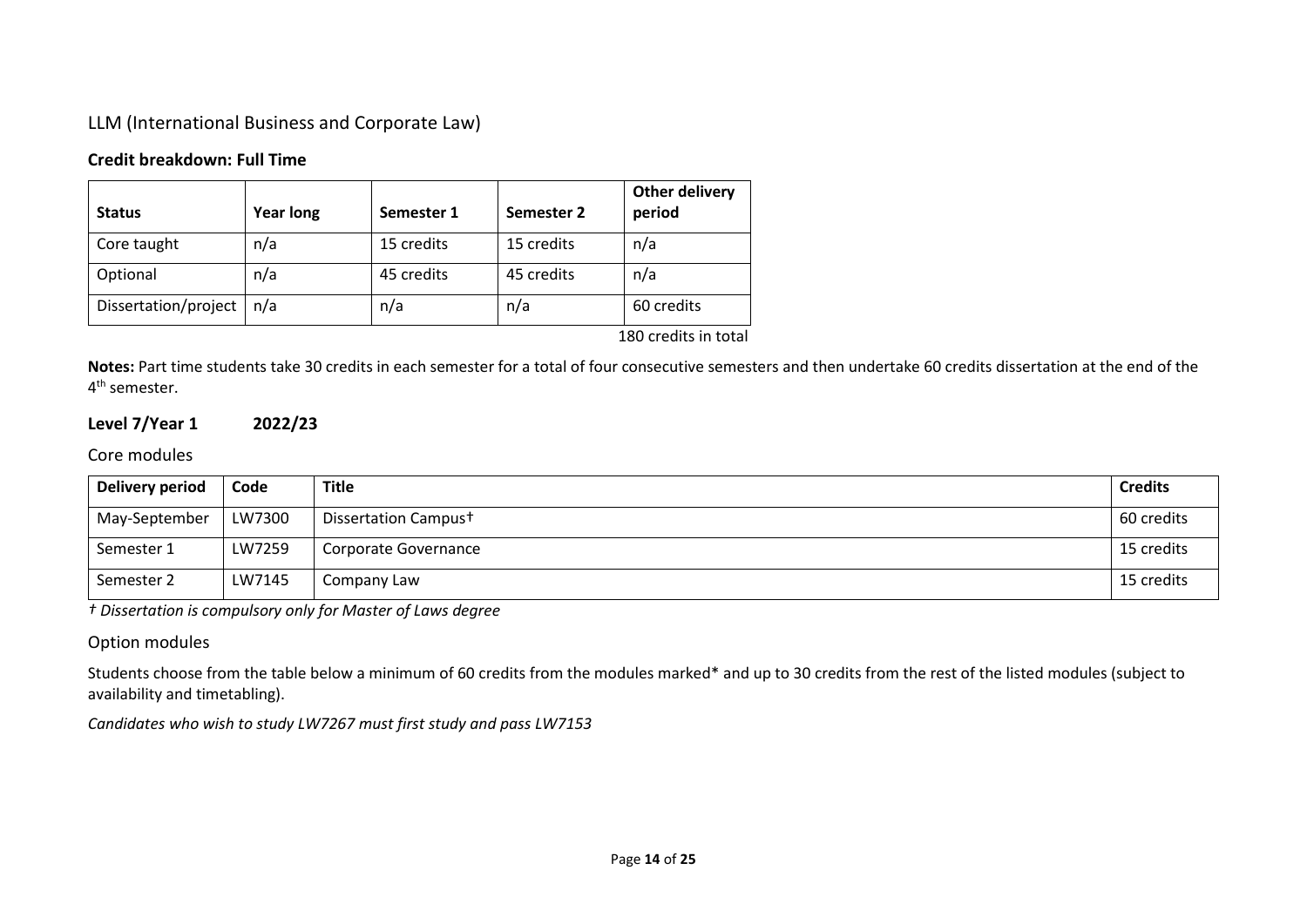| <b>Delivery</b><br>period | Code   |        | <b>Title</b>                                          | <b>Credits</b> |
|---------------------------|--------|--------|-------------------------------------------------------|----------------|
|                           |        |        |                                                       |                |
| Semester 1                | LW7006 | $\ast$ | <b>Civil Dispute Resolution Methods</b>               | 15 credits     |
| Semester 1                | LW7008 | $\ast$ | <b>Capital Markets</b>                                | 15 credits     |
| Semester 1                | LW7025 |        | An Introduction to International Space Law            | 15 credits     |
| Semester 1                | LW7026 |        | <b>Critical Space Law</b>                             | 15 credits     |
| Semester 1                | LW7081 |        | General Principles of International Law               | 15 credits     |
| Semester 1                | LW7085 |        | Human Rights and Human Wrongs: Core Principles        | 15 credits     |
| Semester 1                | LW7090 |        | Legal Responses to Global Injustice                   | 15 credits     |
| Semester 1                | LW7096 |        | Human Rights and Health Care Law                      | 15 credits     |
| Semester 1                | LW7116 | $\ast$ | <b>International Banking Law</b>                      | 15 credits     |
| Semester 1                | LW7150 | $\ast$ | <b>International Sales Law</b>                        | 15 credits     |
| Semester 1                | LW7153 | $\ast$ | International Commercial Arbitration                  | 15 credits     |
| Semester 1                | LW7168 |        | Law of United Nations                                 | 15 credits     |
| Semester 1                | LW7250 |        | State Law and Religious Freedom                       | 15 credits     |
| Semester 1                | LW7293 |        | Mental Health Law                                     | 15 credits     |
| Semester 2                | LW7067 |        | Feminist Perspectives on International Law            | 15 credits     |
| Semester 2                | LW7078 |        | Freedom of Expression                                 | 15 credits     |
| Semester 2                | LW7083 | $\ast$ | Intellectual Property Law for International Business  | 15 credits     |
| Semester 2                | LW7084 | $\ast$ | Contemporary Challenges for Intellectual Property Law | 15 credits     |
| Semester 2                | LW7087 |        | Justice and the Future                                | 15 credits     |
| Semester 2                | LW7146 | $\ast$ | International Investment Law                          | 15 credits     |
| Semester 2                | LW7147 |        | International Migration and Refugee Law               | 15 credits     |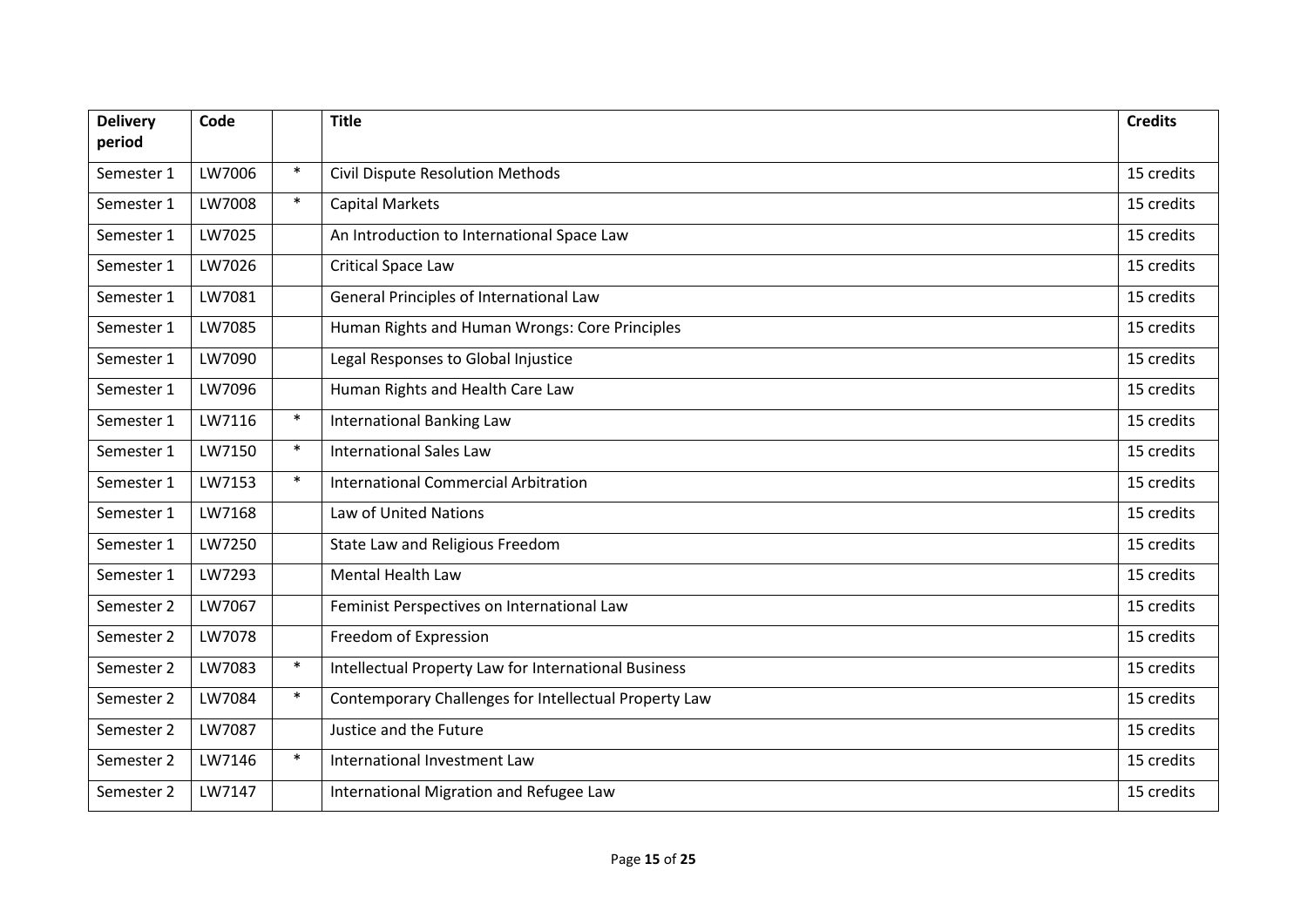| <b>Delivery</b><br>period | Code   |   | <b>Title</b>                                     | <b>Credits</b> |
|---------------------------|--------|---|--------------------------------------------------|----------------|
| Semester 2                | LW7240 |   | The European Convention on Human Rights          | 15 credits     |
| Semester 2                | LW7261 |   | International Law and the Use of Force           | 15 credits     |
| Semester 2                | LW7267 | * | Practice of International Commercial Arbitration | 15 credits     |
| Semester 2                | LW7291 |   | Autonomy, Capacity and Consent                   | 15 credits     |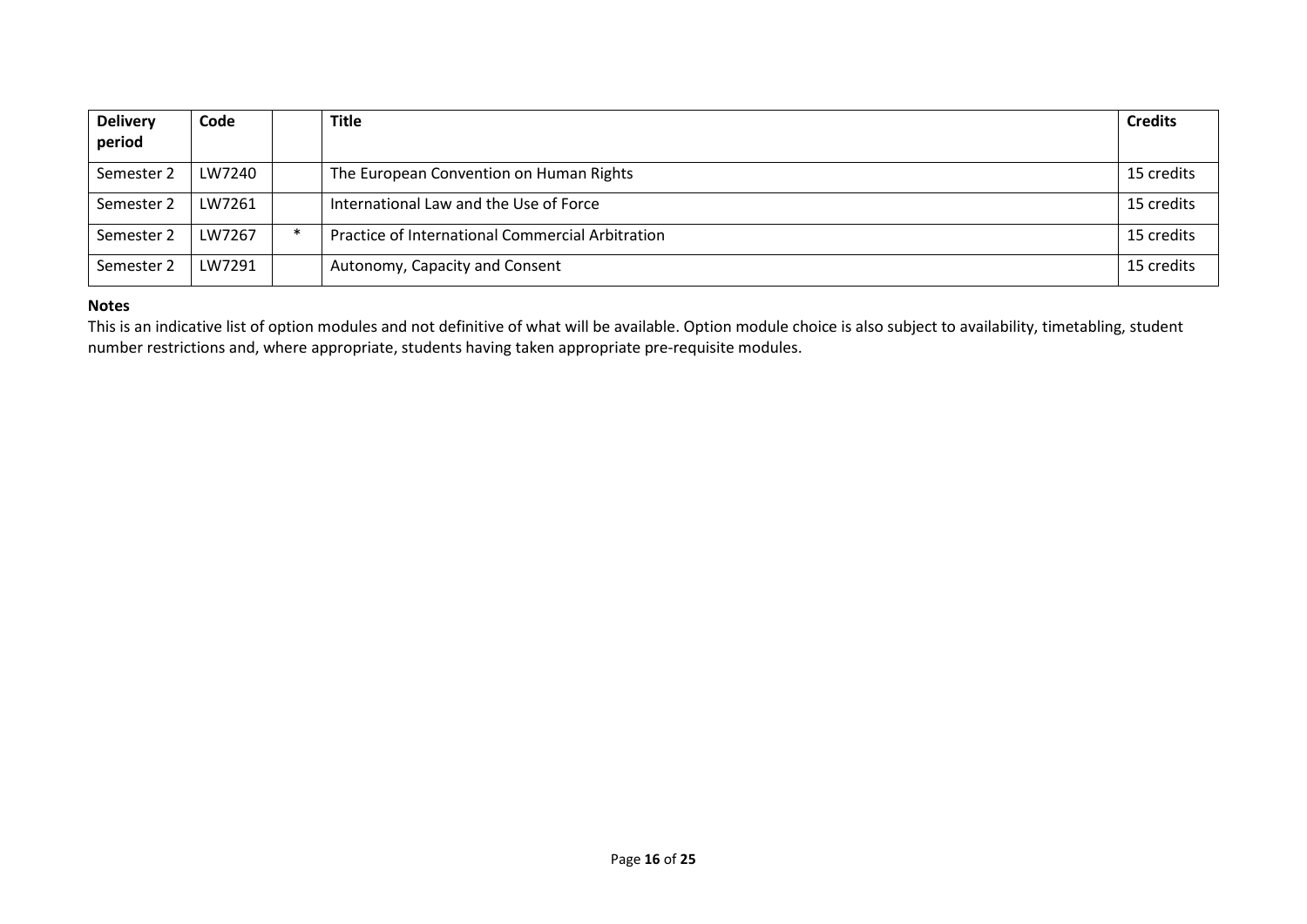# LLM (International Human Rights Law)

# **Credit breakdown: Full Time**

| <b>Year long</b> | Semester 1 | Semester 2 | period            |
|------------------|------------|------------|-------------------|
| n/a              | n/a        | n/a        | n/a               |
| n/a              | 60 credits | 60 credits | n/a               |
| n/a              | n/a        | n/a        | 60 credits        |
|                  |            |            | $100 - 111 - 111$ |

180 credits in total

**Notes:** Part time students take 30 credits in each semester for a total of four consecutive semesters and then undertake 60 credits dissertation at the end of the 4<sup>th</sup> semester.

# **Level 7/Year 1 2022/23**

### Core modules

| Delivery period | Code   | Title                            | <b>Credits</b> |
|-----------------|--------|----------------------------------|----------------|
| May-September   | LW7300 | Dissertation Campus <sup>+</sup> | 60 credits     |

*† Dissertation is compulsory only for Master of Laws degree*

### Option modules

Students on this stream are required to choose from the table below a minimum of 90 credits from the modules marked\* and 30 credits from the rest of the listed modules (subject to availability and timetabling). The requisite 30 credits could be satisfied by selecting **one only** of the modules marked#

| <b>Delivery</b><br>period | Code   | <b>Title</b>                     | <b>Credits</b> |
|---------------------------|--------|----------------------------------|----------------|
| Semester 1                | LW7006 | Civil Dispute Resolution Methods | 15 credits     |
| Semester 1                | LW7008 | Capital Markets                  | 15 credits     |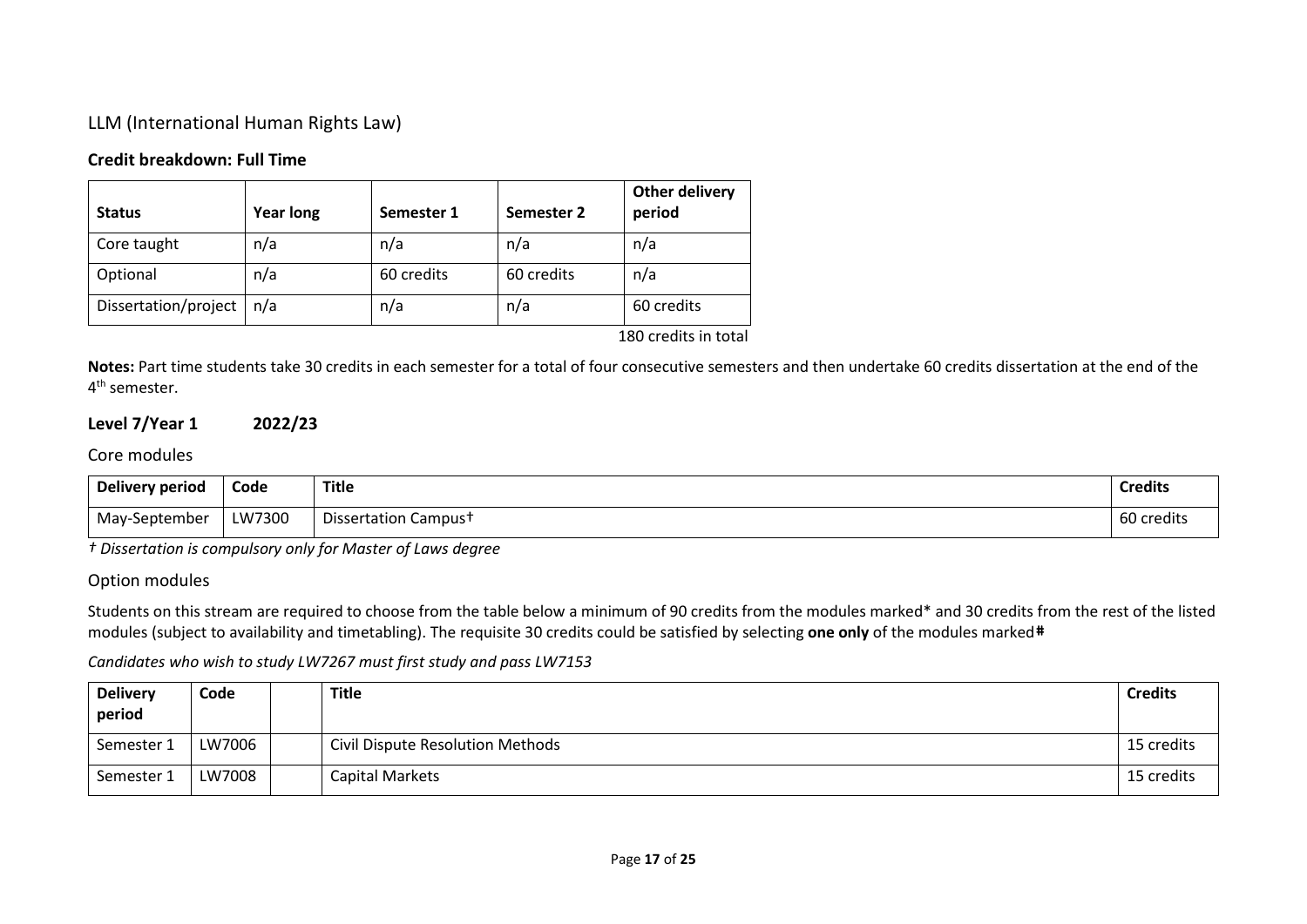| <b>Delivery</b><br>period | Code   |        | <b>Title</b>                                          | <b>Credits</b> |
|---------------------------|--------|--------|-------------------------------------------------------|----------------|
|                           |        |        |                                                       |                |
| Semester 1                | LW7025 |        | An Introduction to International Space Law            | 15 credits     |
| Semester 1                | LW7026 |        | <b>Critical Space Law</b>                             | 15 credits     |
| Semester 1                | LW7081 |        | General Principles of International Law               | 15 credits     |
| Semester 1                | LW7085 | $\ast$ | Human Rights and Human Wrongs: Core Principles        | 15 credits     |
| Semester 1                | LW7090 | $\ast$ | Legal Responses to Global Injustice                   | 15 credits     |
| Semester 1                | LW7096 | $\ast$ | Human Rights and Health Care Law                      | 15 credits     |
| Semester 1                | LW7116 |        | <b>International Banking Law</b>                      | 15 credits     |
| Semester 1                | LW7150 |        | <b>International Sales Law</b>                        | 15 credits     |
| Semester 1                | LW7153 |        | <b>International Commercial Arbitration</b>           | 15 credits     |
| Semester 1                | LW7168 | $\ast$ | <b>Law of United Nations</b>                          | 15 credits     |
| Semester 1                | LW7250 | $\ast$ | State Law and Religious Freedom                       | 15 credits     |
| Semester 1                | LW7259 |        | Corporate Governance                                  | 15 credits     |
| Semester 1                | LW7293 | $\ast$ | <b>Mental Health Law</b>                              | 15 credits     |
| Semester 1                | PL7089 | $*$ #  | The Politics of Human Rights                          | 30 credits     |
| Semester 2                | LW7067 | $\ast$ | Feminist Perspectives on International Law            | 15 credits     |
| Semester 2                | LW7078 | $\ast$ | Freedom of Expression                                 | 15 credits     |
| Semester 2                | LW7083 |        | Intellectual Property Law for International Business  | 15 credits     |
| Semester 2                | LW7084 | $\ast$ | Contemporary Challenges for Intellectual Property Law | 15 credits     |
| Semester 2                | LW7087 | $\ast$ | Justice and the Future                                | 15 credits     |
| Semester 2                | LW7145 |        | Company Law                                           | 15 credits     |
| Semester 2                | LW7146 |        | International Investment Law                          | 15 credits     |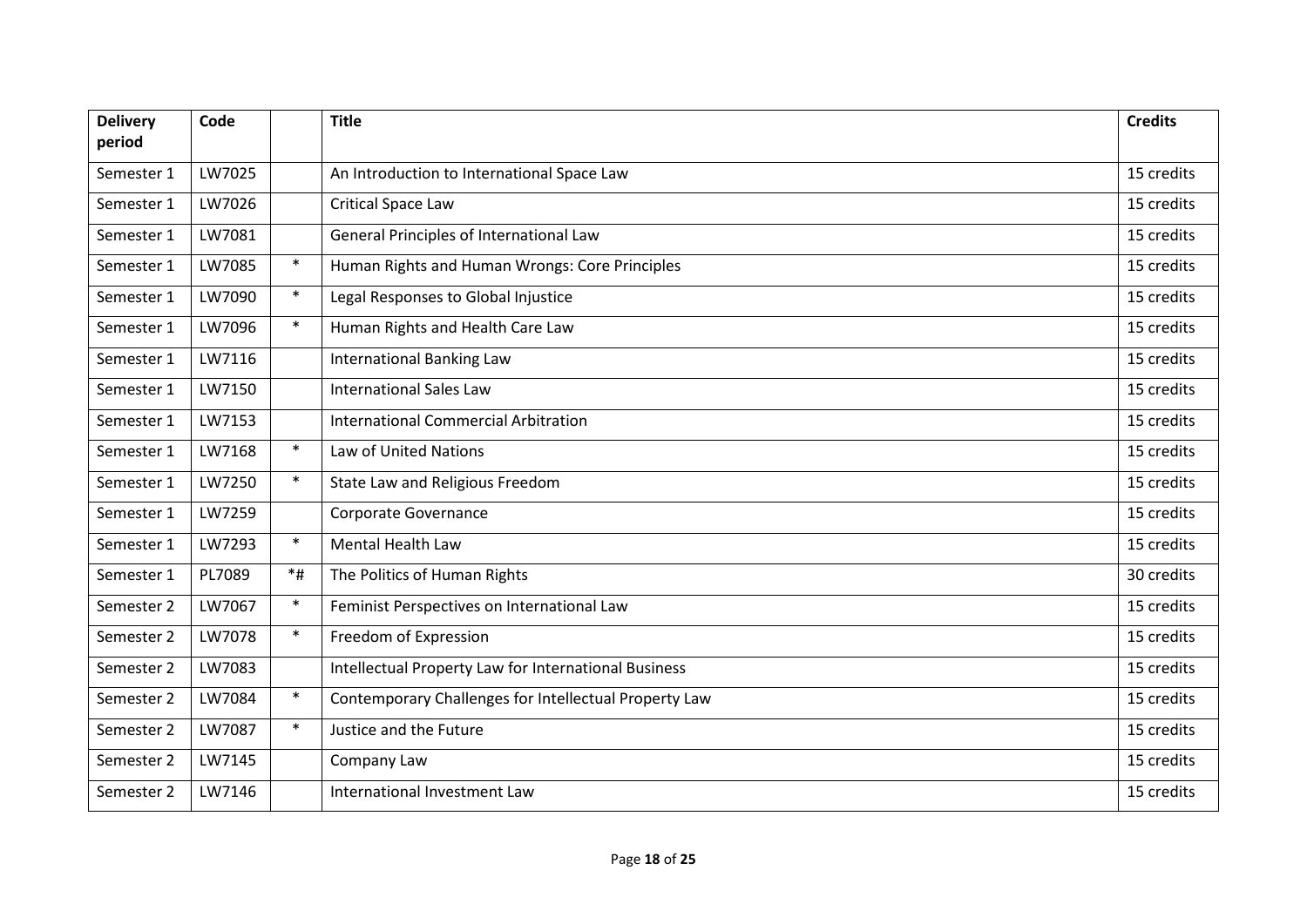| <b>Delivery</b><br>period | Code   |        | <b>Title</b>                                     | <b>Credits</b> |
|---------------------------|--------|--------|--------------------------------------------------|----------------|
| Semester 2                | LW7147 |        | International Migration and Refugee Law          | 15 credits     |
| Semester 2                | LW7240 |        | The European Convention on Human Rights          | 15 credits     |
| Semester 2                | LW7261 | $\ast$ | International Law and the Use of Force           | 15 credits     |
| Semester 2                | LW7267 |        | Practice of International Commercial Arbitration | 15 credits     |
| Semester 2                | LW7291 |        | Autonomy, Capacity and Consent                   | 15 credits     |
| Semester 2                | PL7095 | *#     | <b>Global Ethics in Practice</b>                 | 30 credits     |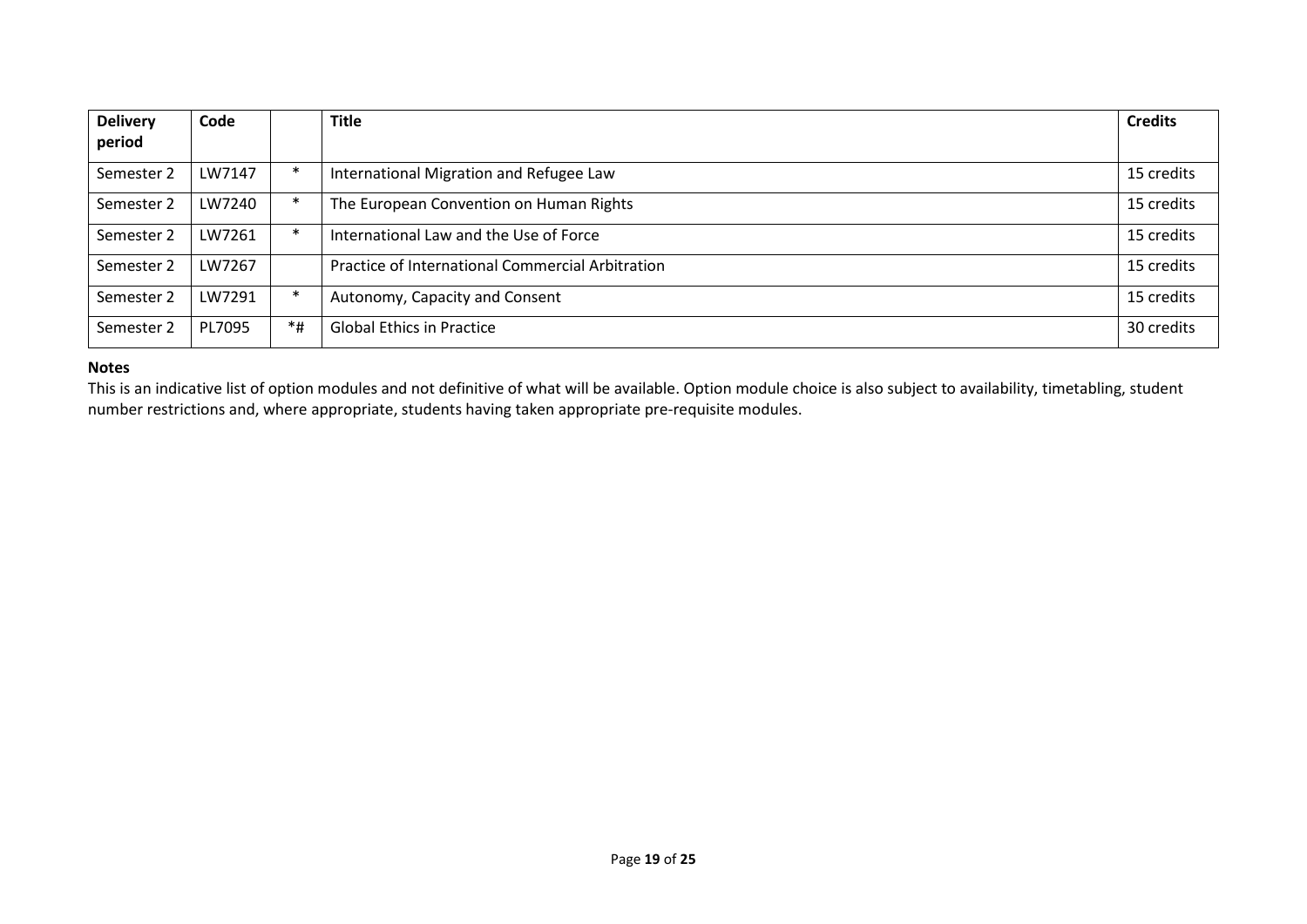# LLM (Public International Law)

# **Credit breakdown: Full Time**

| <b>Status</b>        | <b>Year long</b> | Semester 1 | Semester 2 | <b>Other delivery</b><br>period |
|----------------------|------------------|------------|------------|---------------------------------|
| Core taught          | n/a              | n/a        | n/a        | n/a                             |
| Optional             | n/a              | 60 credits | 60 credits | n/a                             |
| Dissertation/project | n/a              | n/a        | n/a        | 60 credits                      |

180 credits in total

**Notes:** Part time students take 30 credits in each semester for a total of four consecutive semesters and then undertake 60 credits dissertation at the end of the 4<sup>th</sup> semester.

# **Level 7/Year 1 2022/23**

# Core modules

| <b>Delivery period</b> | Code   | <b>Title</b>                     | <b>Credits</b> |
|------------------------|--------|----------------------------------|----------------|
| May-September          | LW7300 | Dissertation Campus <sup>+</sup> | 60 credits     |

*† Dissertation is compulsory only for Master of Laws degree*

### Option modules

Students on this stream are required to choose from the table below a minimum of 90 credits from the modules marked\* and 30 credits from the rest of the listed modules (subject to availability and timetabling).

| <b>Delivery</b><br>period | Code   | Title                            | <b>Credits</b> |
|---------------------------|--------|----------------------------------|----------------|
| Semester 1                | LW7006 | Civil Dispute Resolution Methods | 15 credits     |
| Semester 1                | LW7008 | Capital Markets                  | 15 credits     |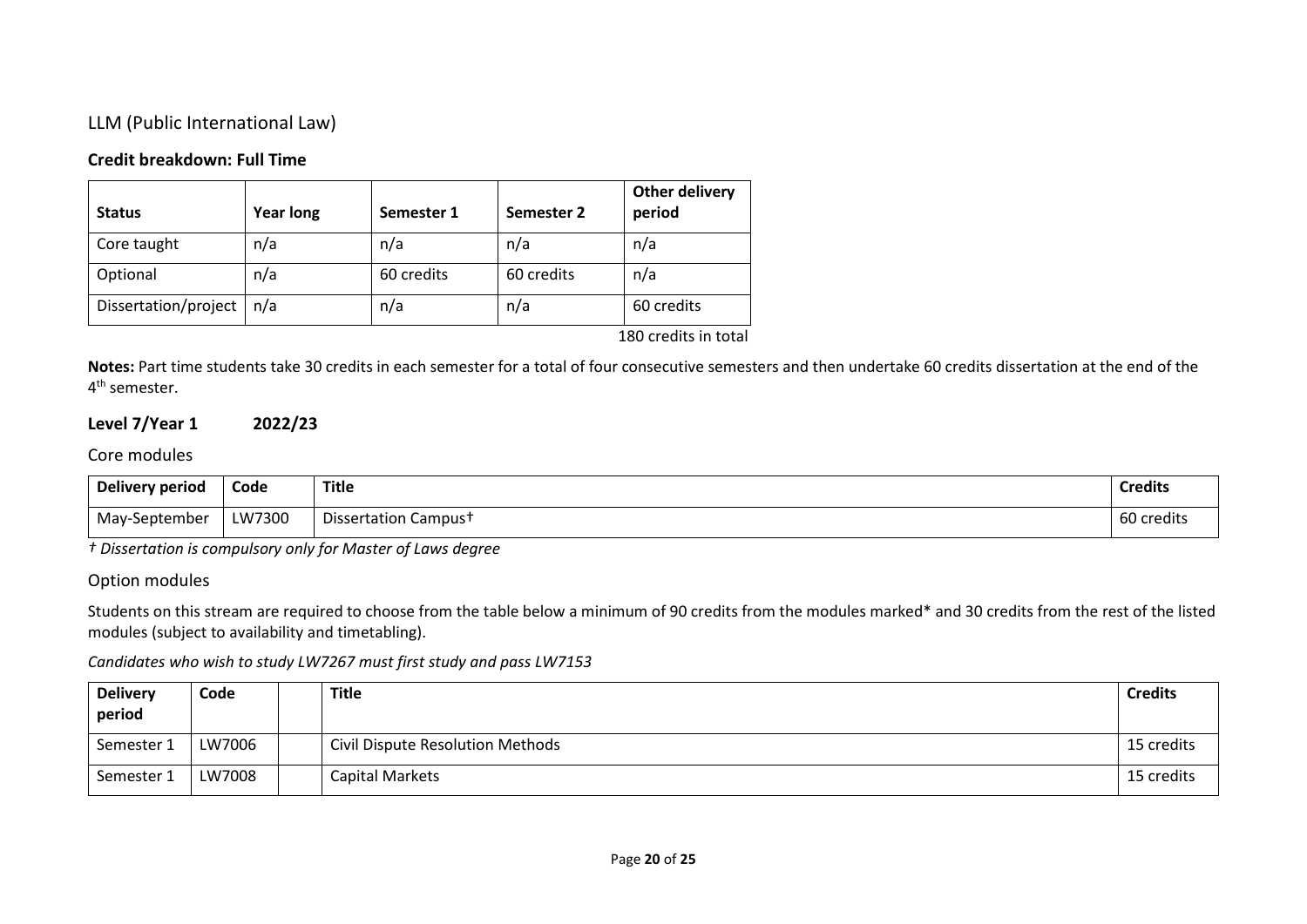| <b>Delivery</b><br>period | Code   |        | <b>Title</b>                                          | <b>Credits</b> |
|---------------------------|--------|--------|-------------------------------------------------------|----------------|
|                           |        |        |                                                       |                |
| Semester 1                | LW7025 | $\ast$ | An Introduction to International Space Law            | 15 credits     |
| Semester 1                | LW7026 | $\ast$ | <b>Critical Space Law</b>                             | 15 credits     |
| Semester 1                | LW7081 | $\ast$ | General Principles of International Law               | 15 credits     |
| Semester 1                | LW7085 | $\ast$ | Human Rights and Human Wrongs: Core Principles        | 15 credits     |
| Semester 1                | LW7090 | $\ast$ | Legal Responses to Global Injustice                   | 15 credits     |
| Semester 1                | LW7096 |        | Human Rights and Health Care Law                      | 15 credits     |
| Semester 1                | LW7116 |        | <b>International Banking Law</b>                      | 15 credits     |
| Semester 1                | LW7150 |        | <b>International Sales Law</b>                        | 15 credits     |
| Semester 1                | LW7153 |        | <b>International Commercial Arbitration</b>           | 15 credits     |
| Semester 1                | LW7168 | $\ast$ | <b>Law of United Nations</b>                          | 15 credits     |
| Semester 1                | LW7250 |        | State Law and Religious Freedom                       | 15 credits     |
| Semester 1                | LW7259 |        | Corporate Governance                                  | 15 credits     |
| Semester 1                | LW7293 |        | Mental Health Law                                     | 15 credits     |
| Semester 2                | LW7067 | $\ast$ | Feminist Perspectives on International Law            | 15 credits     |
| Semester 2                | LW7078 | $\ast$ | Freedom of Expression                                 | 15 credits     |
| Semester 2                | LW7083 |        | Intellectual Property Law for International Business  | 15 credits     |
| Semester 2                | LW7084 |        | Contemporary Challenges for Intellectual Property Law | 15 credits     |
| Semester 2                | LW7087 | $\ast$ | Justice and the Future                                | 15 credits     |
| Semester 2                | LW7145 |        | Company Law                                           | 15 credits     |
| Semester 2                | LW7146 | $\ast$ | International Investment Law                          | 15 credits     |
| Semester 2                | LW7147 | $\ast$ | International Migration and Refugee Law               | 15 credits     |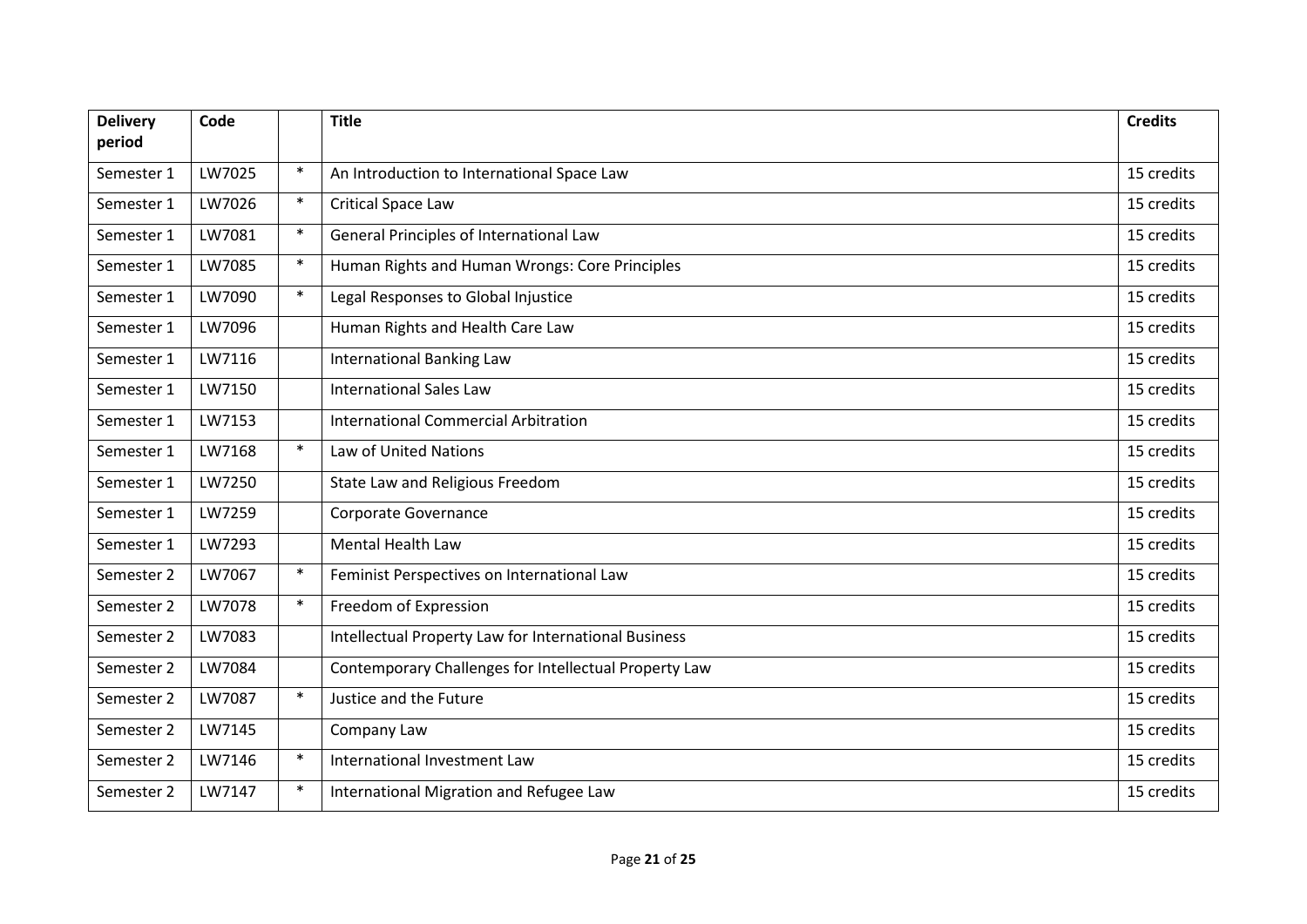| <b>Delivery</b><br>period | Code   |        | <b>Title</b>                                     | <b>Credits</b> |
|---------------------------|--------|--------|--------------------------------------------------|----------------|
| Semester 2                | LW7240 | $\ast$ | The European Convention on Human Rights          | 15 credits     |
| Semester 2                | LW7261 | $\ast$ | International Law and the Use of Force           | 15 credits     |
| Semester 2                | LW7267 |        | Practice of International Commercial Arbitration | 15 credits     |
| Semester 2                | LW7291 |        | Autonomy, Capacity and Consent                   | 15 credits     |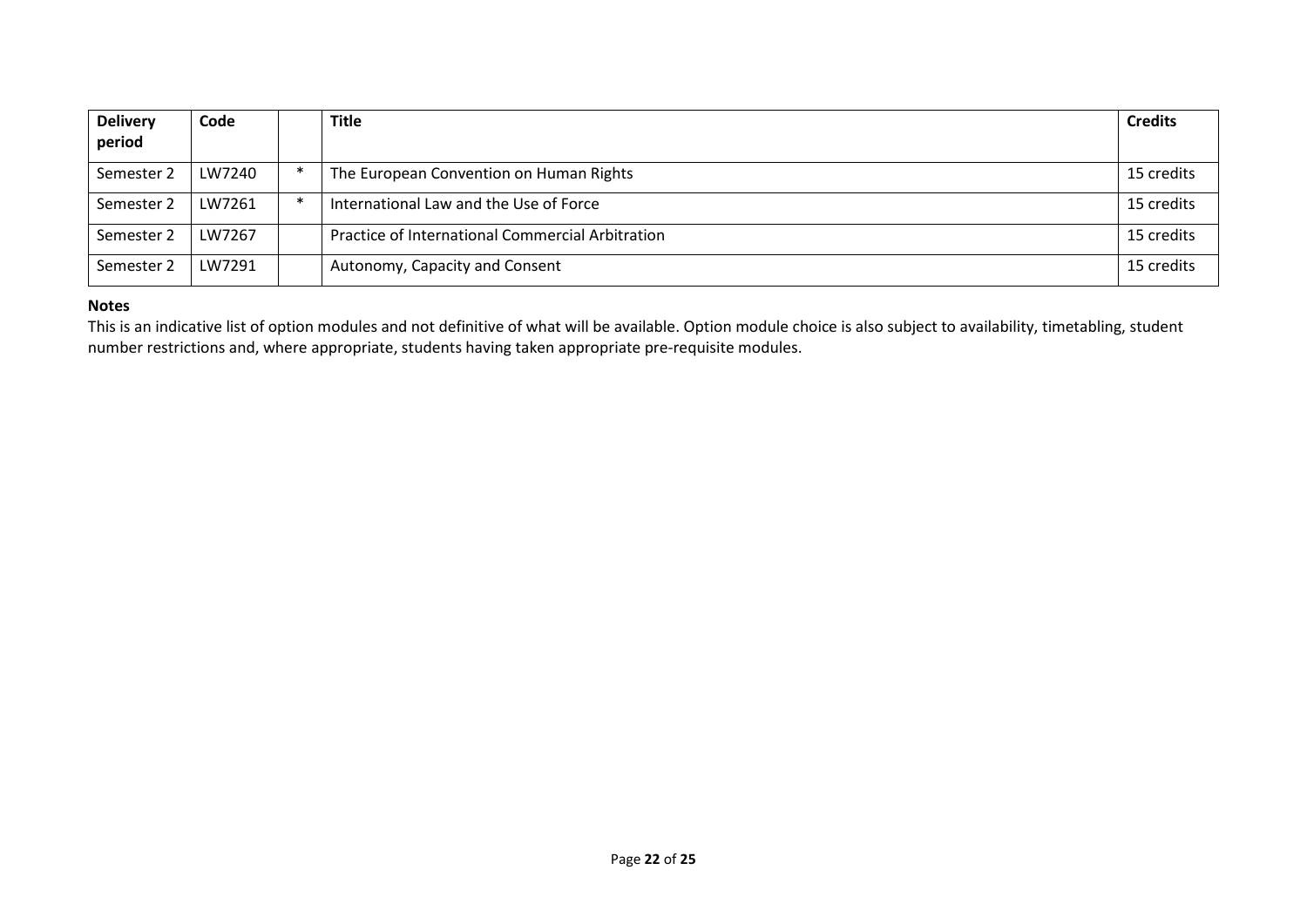# LLM (International Law)

### **Credit breakdown: Full Time**

| <b>Status</b>        | <b>Year long</b> | Semester 1 | Semester 2 | <b>Other delivery</b><br>period |
|----------------------|------------------|------------|------------|---------------------------------|
| Core taught          | n/a              | n/a        | n/a        | n/a                             |
| Optional             | n/a              | 60 credits | 60 credits | n/a                             |
| Dissertation/project | n/a              | n/a        | n/a        | 60 credits                      |

180 credits in total

**Notes:** Part time students take 30 credits in each semester for a total of four consecutive semesters and then undertake 60 credits dissertation at the end of the 4<sup>th</sup> semester.

# **Level 7/Year 1 2022/23**

# Core modules

| <b>Delivery period</b> | Code   | <b>Title</b>                     | <b>Credits</b> |
|------------------------|--------|----------------------------------|----------------|
| May-September          | LW7300 | Dissertation Campus <sup>+</sup> | 60 credits     |

*† Dissertation is compulsory only for Master of Laws degree*

#### Option modules

Students on this stream are required to choose from the table below a minimum of 90 credits from the modules marked\* and 30 credits from the rest of the listed modules (subject to availability and timetabling).

| <b>Delivery</b><br>period | Code   | Title                            | <b>Credits</b> |
|---------------------------|--------|----------------------------------|----------------|
| Semester 1                | LW7006 | Civil Dispute Resolution Methods | 15 credits     |
| Semester 1                | LW7008 | Capital Markets                  | 15 credits     |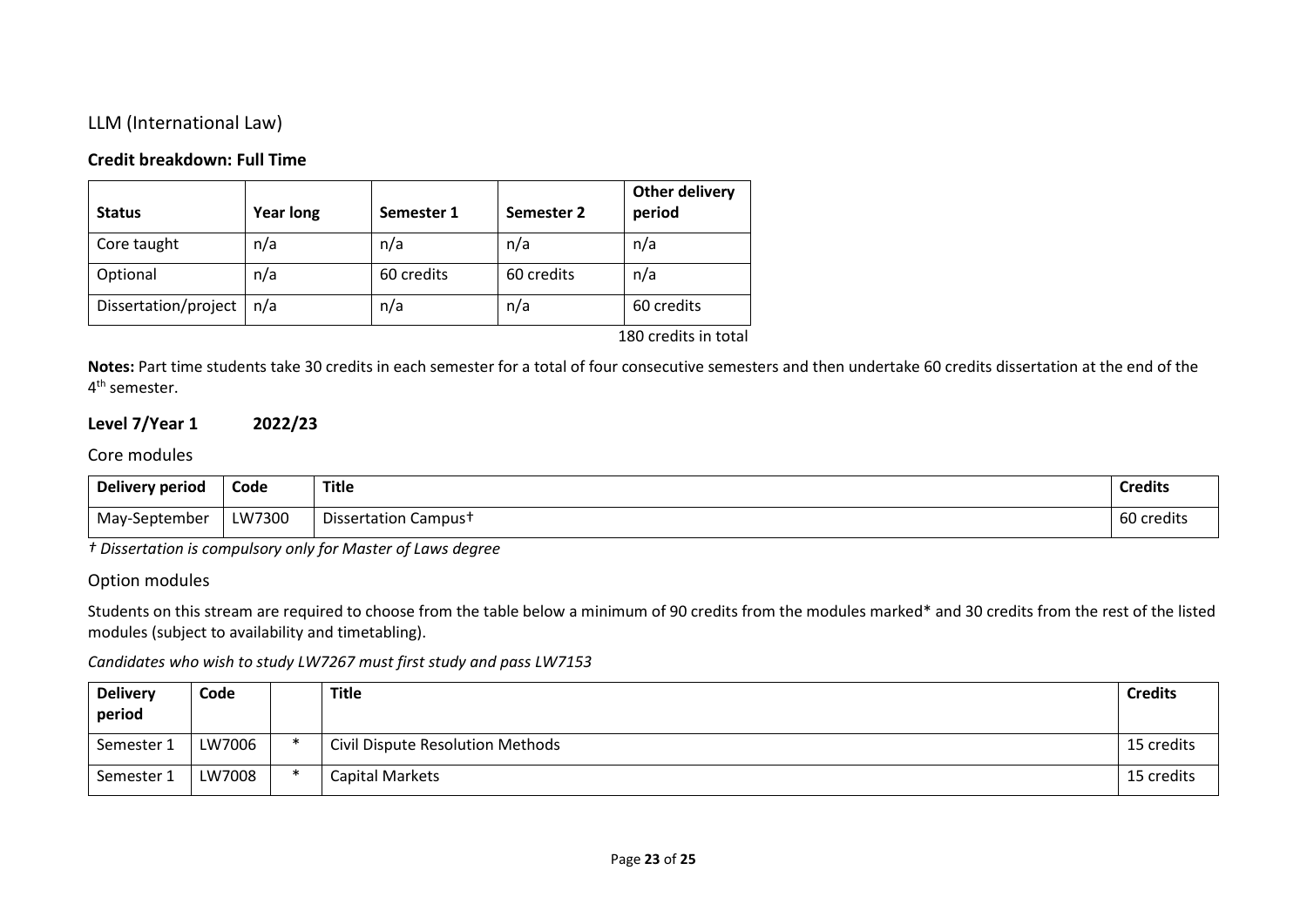| <b>Delivery</b><br>period | Code   |        | <b>Title</b>                                          | <b>Credits</b> |
|---------------------------|--------|--------|-------------------------------------------------------|----------------|
|                           |        |        |                                                       |                |
| Semester 1                | LW7025 | $\ast$ | An Introduction to International Space Law            | 15 credits     |
| Semester 1                | Lw7026 | $\ast$ | <b>Critical Space Law</b>                             | 15 credits     |
| Semester 1                | LW7081 | $\ast$ | General Principles of International Law               | 15 credits     |
| Semester 1                | LW7085 | $\ast$ | Human Rights and Human Wrongs: Core Principles        | 15 credits     |
| Semester 1                | LW7090 | $\ast$ | Legal Responses to Global Injustice                   | 15 credits     |
| Semester 1                | LW7096 |        | Human Rights and Health Care Law                      | 15 credits     |
| Semester 1                | LW7116 | $\ast$ | <b>International Banking Law</b>                      | 15 credits     |
| Semester 1                | LW7150 | $\ast$ | <b>International Sales Law</b>                        | 15 credits     |
| Semester 1                | LW7153 | $\ast$ | <b>International Commercial Arbitration</b>           | 15 credits     |
| Semester 1                | LW7168 | $\ast$ | <b>Law of United Nations</b>                          | 15 credits     |
| Semester 1                | LW7250 |        | State Law and Religious Freedom                       | 15 credits     |
| Semester 1                | LW7259 | $\ast$ | Corporate Governance                                  | 15 credits     |
| Semester 1                | LW7293 |        | <b>Mental Health Law</b>                              | 15 credits     |
| Semester 2                | LW7067 | $\ast$ | Feminist Perspectives on International Law            | 15 credits     |
| Semester 2                | LW7078 | $\ast$ | Freedom of Expression                                 | 15 credits     |
| Semester 2                | LW7083 | $\ast$ | Intellectual Property Law for International Business  | 15 credits     |
| Semester 2                | LW7084 | $\ast$ | Contemporary Challenges for Intellectual Property Law | 15 credits     |
| Semester 2                | LW7087 | $\ast$ | Justice and the Future                                | 15 credits     |
| Semester 2                | LW7145 | $\ast$ | Company Law                                           | 15 credits     |
| Semester 2                | LW7146 | $\ast$ | International Investment Law                          | 15 credits     |
| Semester 2                | LW7147 | $\ast$ | International Migration and Refugee Law               | 15 credits     |